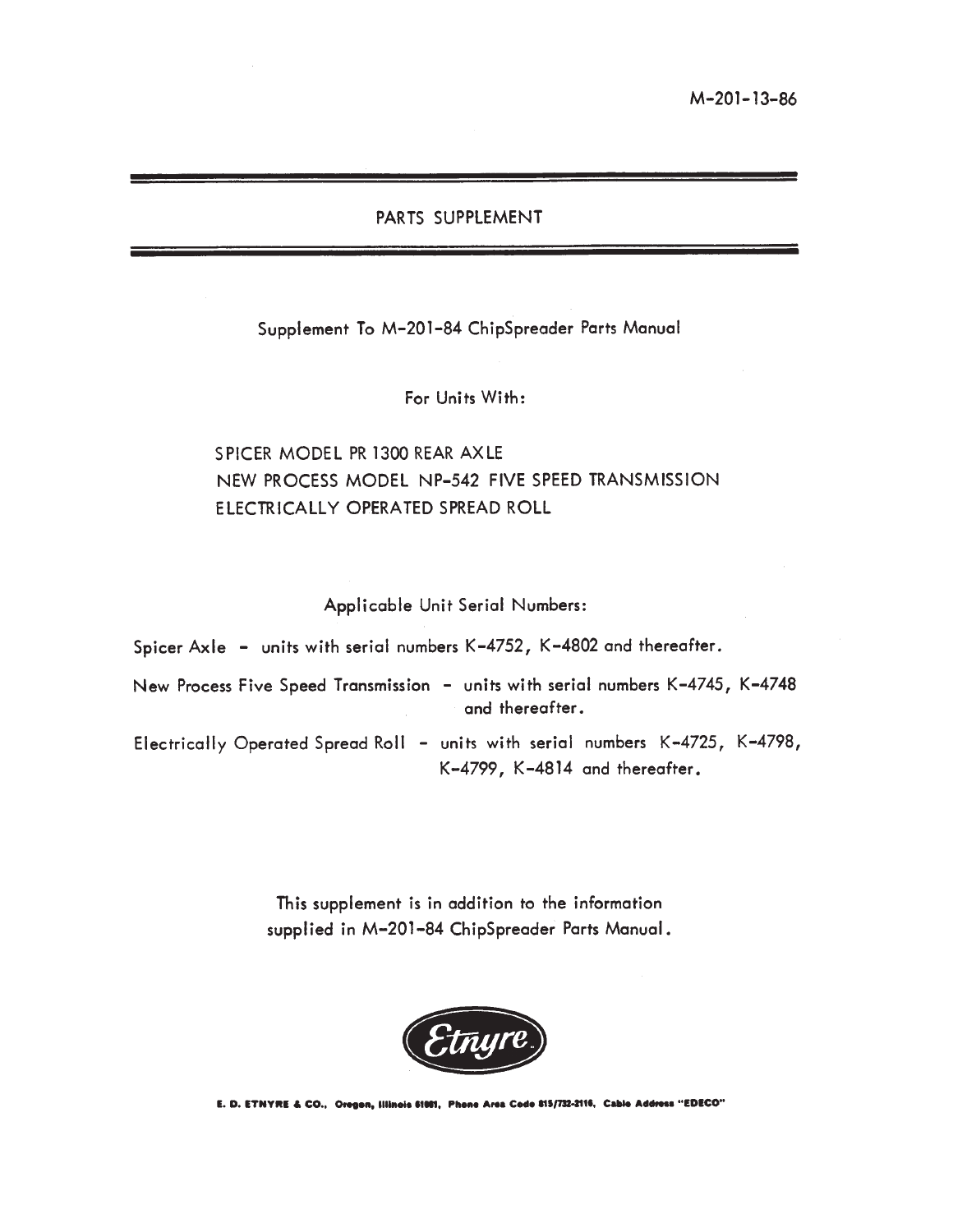# CAUTION



Make certain everyone is clear of machine before starting engine or operation.

Always use steps, platforms and handrails provided.

Remain clear of moving or rotating parts.

A Always have shields, covers and guards in place when operating.

Do not stand in front of hopper to engage and disengage hopper gates.

Keep drive clutch engaged when machine is being roaded down hill.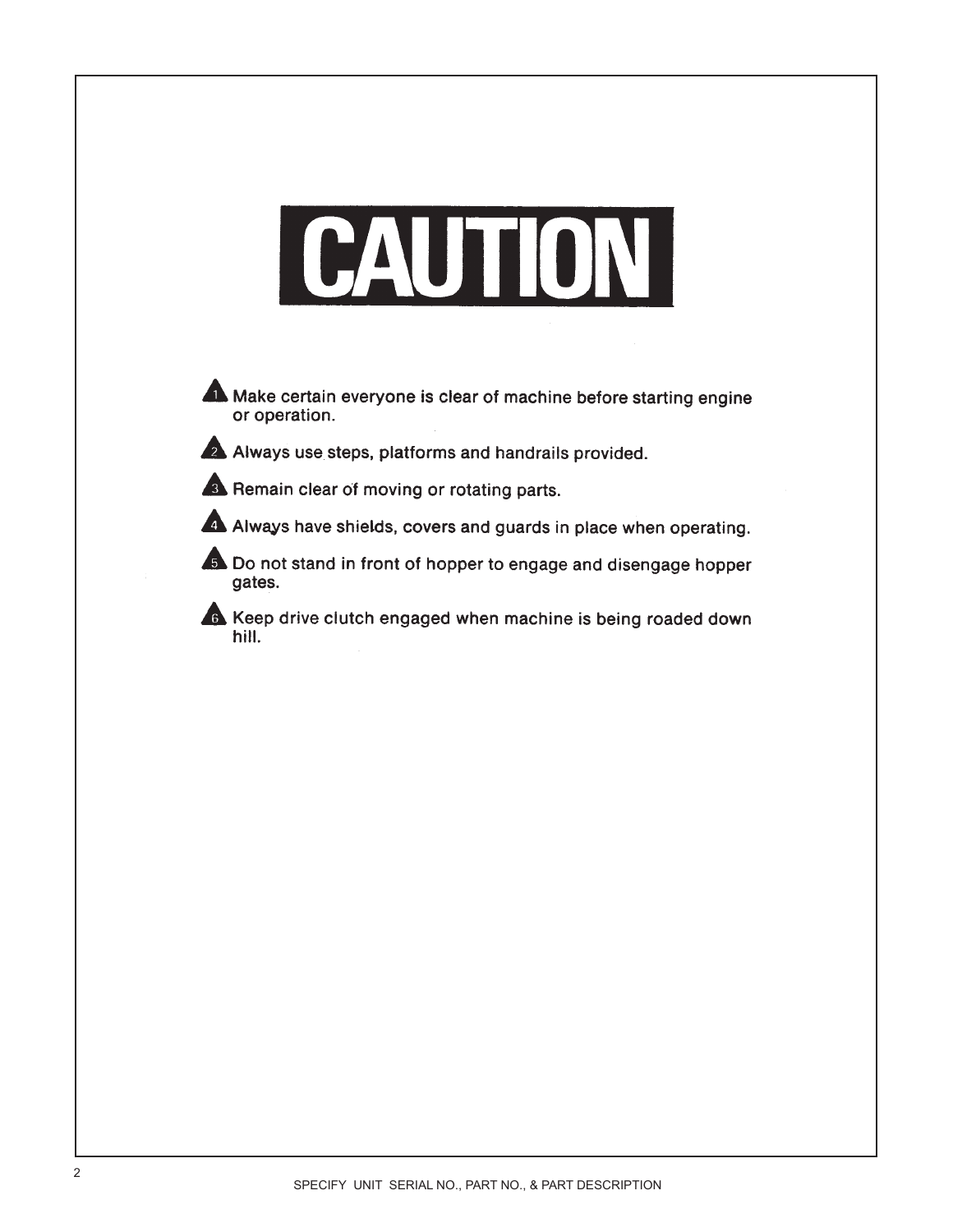#### **Table Of Contents**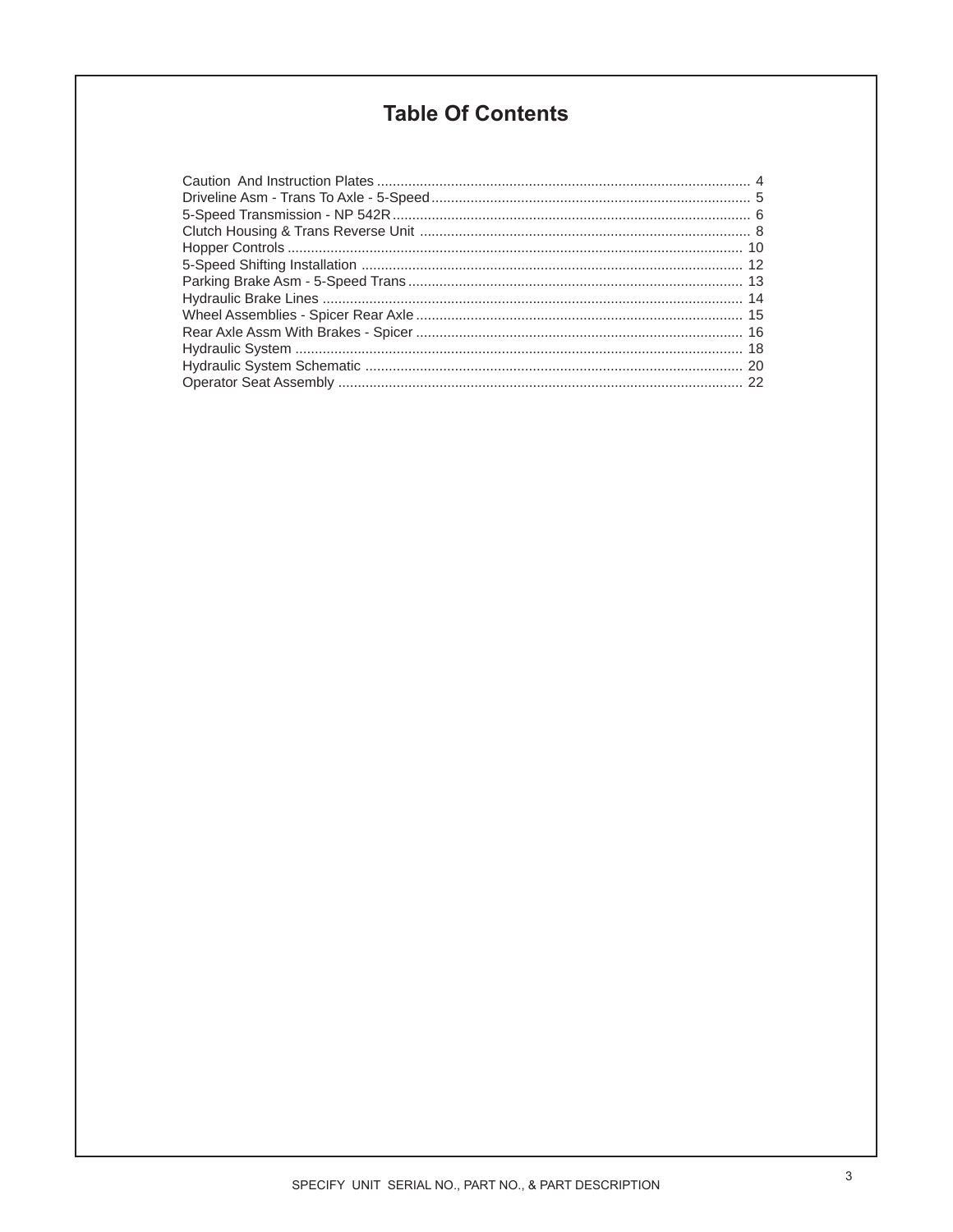<span id="page-3-0"></span>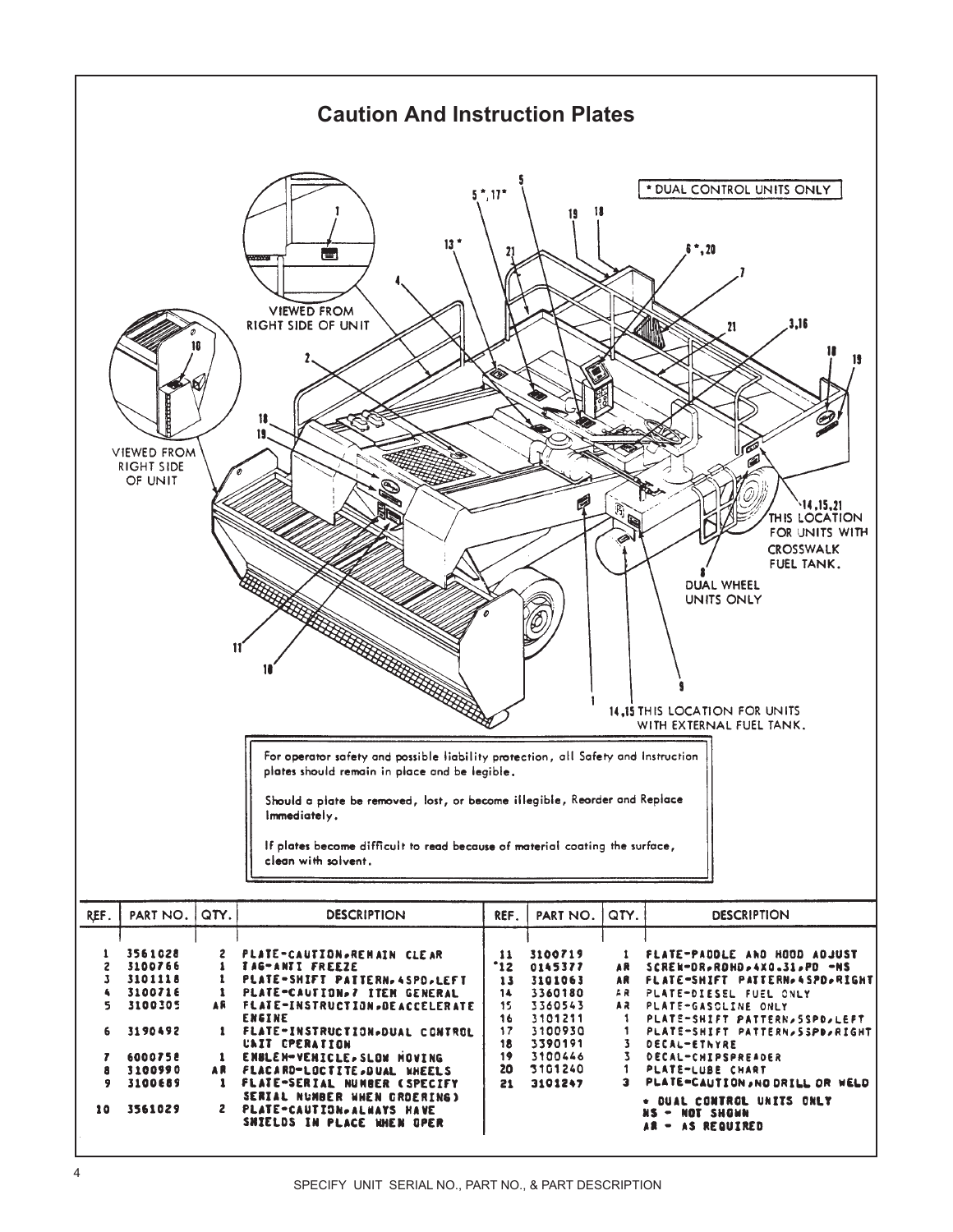<span id="page-4-0"></span>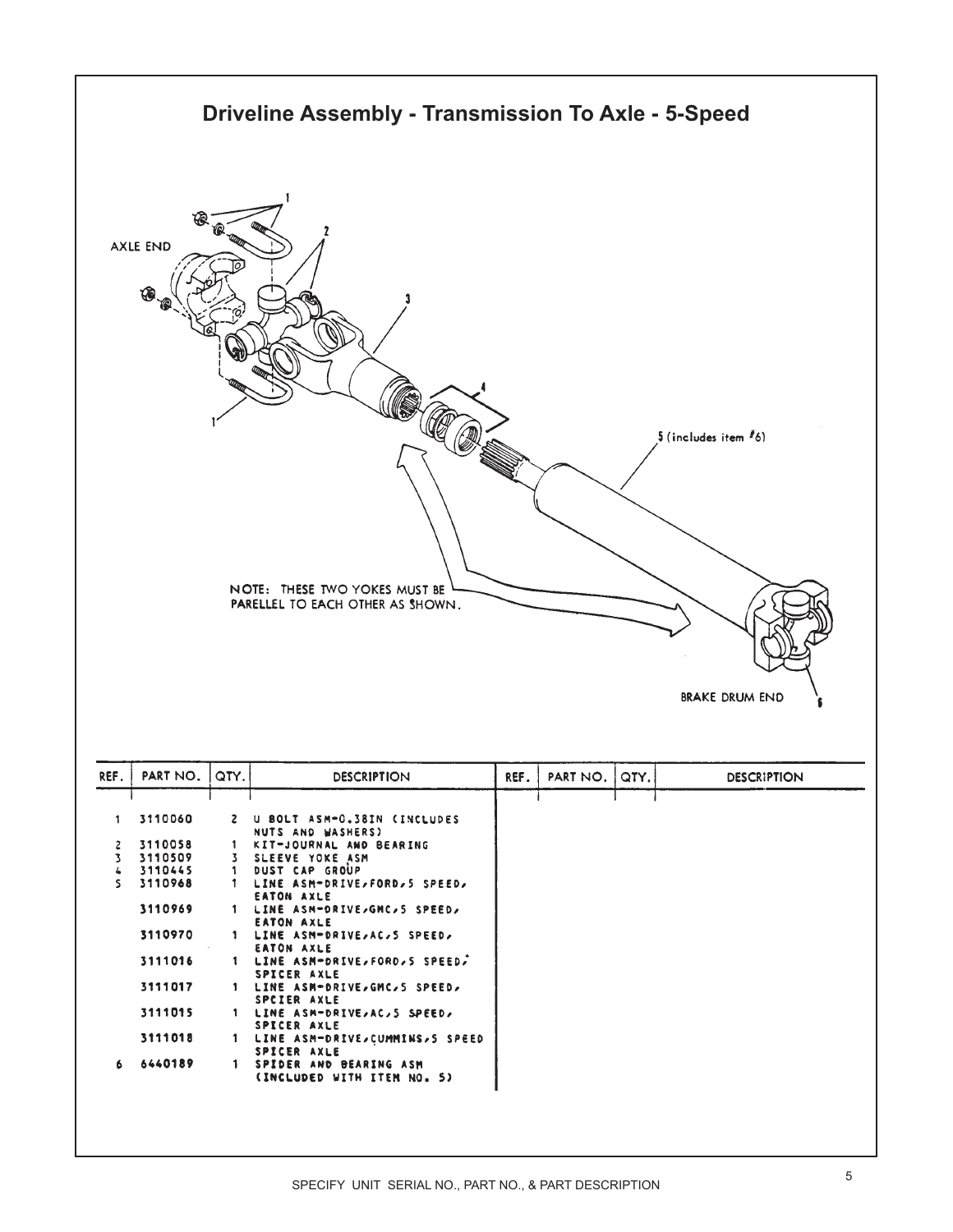<span id="page-5-0"></span>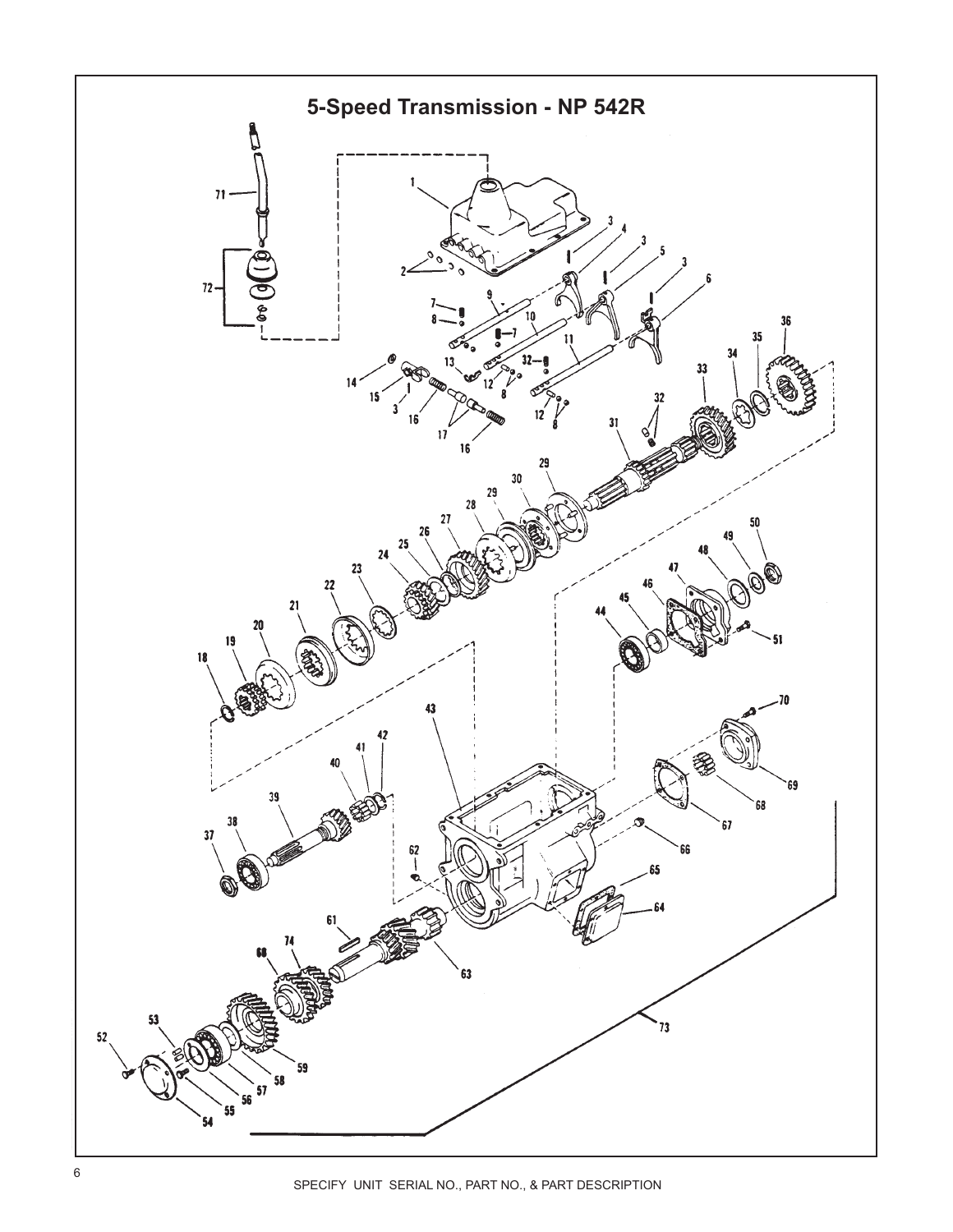### **5-Speed Transmission - NP542 R**

| REF.     | PART NO.           | QTY.         | <b>DESCRIPTION</b>                                          | REF. | PART NO. | QTY. | <b>DESCRIPTION</b>            |
|----------|--------------------|--------------|-------------------------------------------------------------|------|----------|------|-------------------------------|
|          |                    |              |                                                             |      |          |      |                               |
|          |                    |              |                                                             |      |          |      |                               |
| 1        | 7800543            | 1            | COVER-TRANSMISSION                                          | 68   | 7800934  | 24   | ROLLER-COUNTERSHAFT, REAR     |
| 2        | 7800916            | 4            | EXPANSION PLUG-SHIFT RAIL                                   | 69   | 7800931  | 1    | RETAINER-COUNTERSHAFT, REAR   |
| 3        | 7800558            | 4            | LOCK PIN-LUG & FORK                                         | 70   | 7800932  | 4    | SCREW&LCCKWASHER ASM-C/S/REAR |
| 4        | 7800915            | 1            | FORK-LOW SPEED LUG                                          | 71   | 6415038  | з.   | LEVER ASM-SHAFT               |
| 5        | 7800553            | 1            | FORK-2ND & 3RD SPEED                                        | 72   | 6415037  | 1.   | MOUNTING KIT-SHIFT LEVER      |
| 6        | 7800555            | -1           | FORK-4TH & STH SPEED                                        | 73   | 6415096  | 1.   | TRANSMISSION ASSEMBLY-COMPL   |
| 7        | 7800562            | 2            | SPRING-POPPET                                               | 74   | 7800929  | 1.   | <b>GEAR-4TH,C/S</b>           |
| 8        | 7800563            | 9            | BALL-POPPET AND INTERLOCK                                   |      |          |      |                               |
| 9        | 7800913            | 1            | RAIL-LOW SPEED                                              |      |          |      |                               |
| 10<br>11 | 7800917            | 1            | RAIL-2ND & 3RD SPEED                                        |      |          |      |                               |
|          | 7800554            | 1            | RAIL-4TH & STH SPEED                                        |      |          |      |                               |
| 12<br>13 | 7800560<br>7800552 | 2            | PIN INTERLOCK                                               |      |          |      |                               |
| 14       | 7800549            | 1<br>1       | LUG-2ND & 3RD SPEED<br>WASHER-LOW SPEED LUG                 |      |          |      |                               |
| 15       | 7800546            | 1            |                                                             |      |          |      |                               |
| 16       | 7800548            | 2            | LUG-LOW SPEED<br>SPRING-LOW SPEED LUG                       |      |          |      |                               |
| 17       | 7800547            | 2            | PLUNGER-LOW SPEED LUG                                       |      |          |      |                               |
| 18       | 7800481            | A R          | SNAP RING-NP96711-A                                         |      |          |      |                               |
|          | 7800482            | AR           | SNAP RING-NP96711-B                                         |      |          |      |                               |
|          | 7800483            | A R          | SNAP RING-NP96711-C                                         |      |          |      |                               |
|          | 7800484            | A R          | SNAP RING-NP96711-D                                         |      |          |      |                               |
| 19       | 7800529            | -1           | CLUTCH GEAR                                                 |      |          |      |                               |
| 20       | 7800531            | -1           | RING-INNER STOP, FRT SYNCHRO                                |      |          |      |                               |
| 21       | 7800530            | -1           | CLUTCH-SLIDING, FRONT                                       |      |          |      |                               |
| 22       | 7800918            | -1           | OUTER STOP RING-FRONT                                       |      |          |      |                               |
| 23       | 7800479            | AR           | SHIM-NP91241-A                                              |      |          |      |                               |
|          | 7800480            | A R          | SHIM-NP91241-B                                              |      |          |      |                               |
| 24       | 7800919            | -1           | <b>4TH GEAR-MAINSHAFT</b>                                   |      |          |      |                               |
| 25       | 7800485            | 1            | WASHER-THRUST, 3RD SPEED GEAR                               |      |          |      |                               |
| 26       | 7800478            | 1            | SNAP RING                                                   |      |          |      |                               |
| 27       | 7800910            | 1            | <b>SRD GEAR-MAINSHAFT</b>                                   |      |          |      |                               |
| 28       | 7800933            | 1            | OUTER STOP RING-GEAR                                        |      |          |      |                               |
| 29       | 7800920            | 2            | INNER STOP RINGGPIN ASM-REAR                                |      |          |      |                               |
| 30       | 7800911            | 1            | CLUTCH-SLIDING, REAR                                        |      |          |      |                               |
| 31       | 7800907            | 1.           | MAINSHAFT-TRANSMISSION                                      |      |          |      |                               |
| 32       | 7800914            | 1            | SPRING-POPPET, 4TH AND STH                                  |      |          |      |                               |
| 33       | 7800908            | 1            | GEAR−2ND SPEED,MAINSHAFT                                    |      |          |      |                               |
| 34       | 7800909            | 1            | WASHER-THRUST, ZND SPEED                                    |      |          |      |                               |
| 35<br>36 | 7800478<br>7800912 | 1<br>1       | SNAP RING                                                   |      |          |      |                               |
| 37       | 7800954            | 1            | GEAR-LOW SPEED                                              |      |          |      |                               |
| 38       | 7800935            | 1            | NUT-DRIVE GEAR BEAPING<br>BEARING-DRIVE GEAR                |      |          |      |                               |
|          | 7800489            | 1            | SNAP RING-BEARING                                           |      |          |      |                               |
| 39       | 7800902            | 1            | GEAR-DRIVE,TRANSMISSION                                     |      |          |      |                               |
| 40       | 7800491            | 14           | ROLLER-PILOT BEARING                                        |      |          |      |                               |
| 41       | 7800492            | -1           | WASHER-ROLLER RETAING                                       |      |          |      |                               |
| 42       | 7800490            | 1            | SNAP RING-PILOT BEARING                                     |      |          |      |                               |
| 43       | 7800905            | з.           | CASE-TRANSMISSION                                           |      |          |      |                               |
| 44       | 7800494            | 1            | <b>BEARING-MAINSHAFT, REAR</b>                              |      |          |      |                               |
| 45       | 7800500            | 1            | SPACER-SPEEDO                                               |      |          |      |                               |
| 46       | 7800921            | 1            | GASKET-M/S REAR BEARING RET.                                |      |          |      |                               |
| 47       | 7800922            | 1.           | RETAINER-MAINSHAFT BEARING                                  |      |          |      |                               |
| 48       | 7800497            | 1.           | SEAL-M/S REAR BEARING RET.                                  |      |          |      |                               |
| 49       | 7800501            | 1            | WASHER-MAINSHAFT NUT                                        |      |          |      |                               |
| 50       | 7800502            | 1            | NUT-MAINSHAFT                                               |      |          |      |                               |
| 51.      | 7800499            | 54.          | SCREWSLOCKWASHER ASM-M/S/REAR                               |      |          |      |                               |
| 52       | 7800516            | 4            | SCREW&LCCKWASHER ASM-C/S/FRONT                              |      |          |      |                               |
| 53       | 7800514<br>7800923 | $\mathbf{z}$ | LOCK PIN                                                    |      |          |      |                               |
| 54<br>55 | 7800513            | 1            | RETAINER-COUNTERSHAFT, FRONT                                |      |          |      |                               |
| 56       | 7800924            | 1.<br>1.     | BOLT-C/S BRG.RET.WASHER                                     |      |          |      |                               |
| 57       | 7800925            | 1.           | WASHER-C/S BEARING RETAINER-<br>BEARING-COUNTERSHAFT, FRONT |      |          |      |                               |
| 58       | 7800926            | 1            | WASHER-THRUST, COUNTERSHAFT                                 |      |          |      |                               |
| 59.      | 7800927            | 1.           | GEAR-CCUNTERSHAFT DRIVE                                     |      |          |      |                               |
| 60       | 7800928            | 1.           | <b>GEAR-3RD, COUNTERSHAFT</b>                               |      |          |      |                               |
| 61.      | 7800930            | 1.           | KEY-COUNTERSHAFT DRIVE                                      |      |          |      |                               |
| 62       | 7800536            | 1.           | PLUG-FILLER                                                 |      |          |      |                               |
| 63       | 7800906            | 1            | COUNTERSHAFT                                                |      |          |      |                               |
| 64       | 7800539            | 1            | COVER-PTO                                                   |      |          |      |                               |
| 65       | 7800540            | 1            | GASKET-PTO COVER                                            |      |          |      |                               |
| 66       | 7800537            | 1.           | PLUG-DRAIN                                                  |      |          |      | AR - AS REQUIRED              |
| 67.      | 7800520            | 1.           | <b>GASKET-COUNTERSHAFT, REAR</b>                            |      |          |      |                               |
|          |                    |              |                                                             |      |          |      |                               |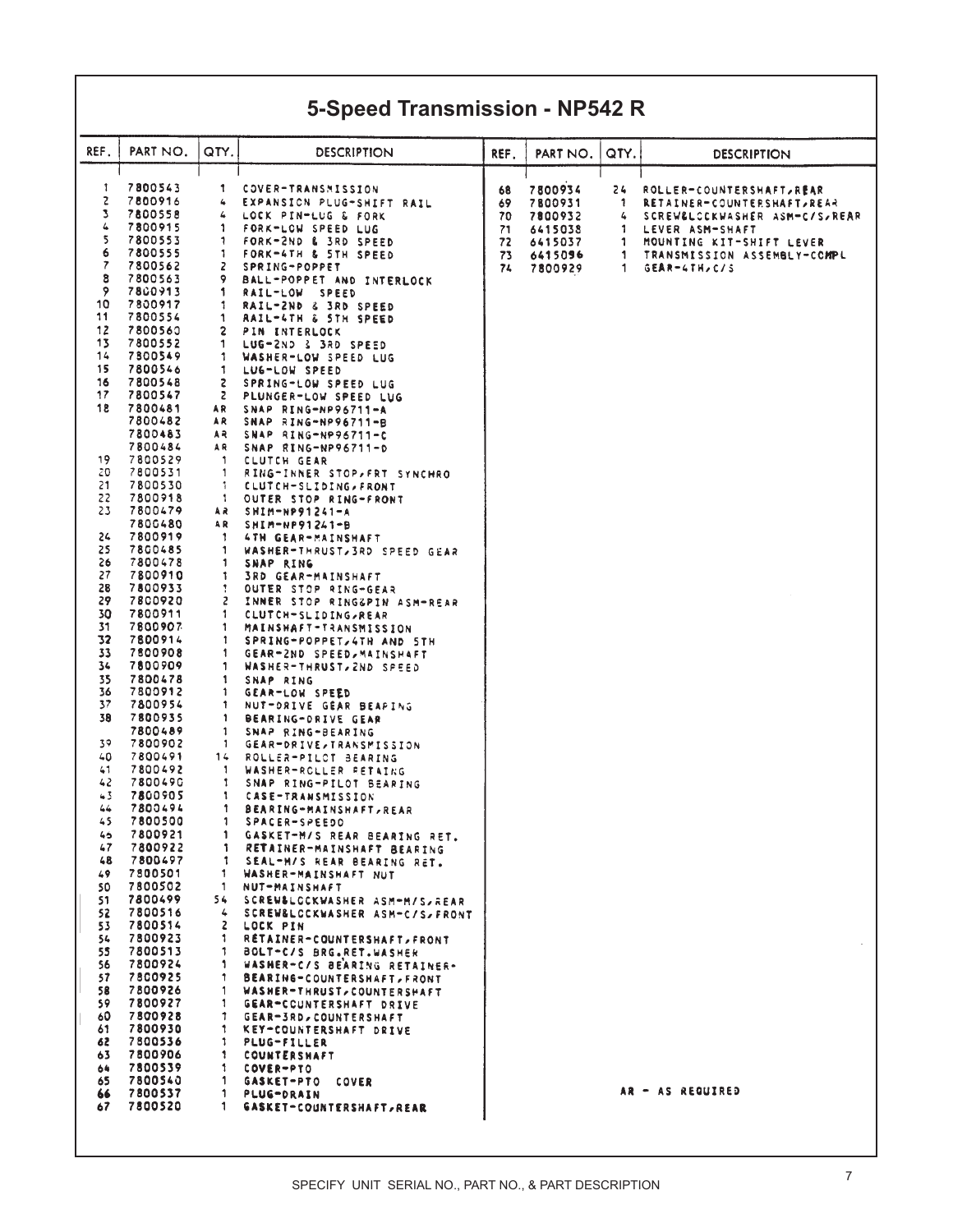<span id="page-7-0"></span>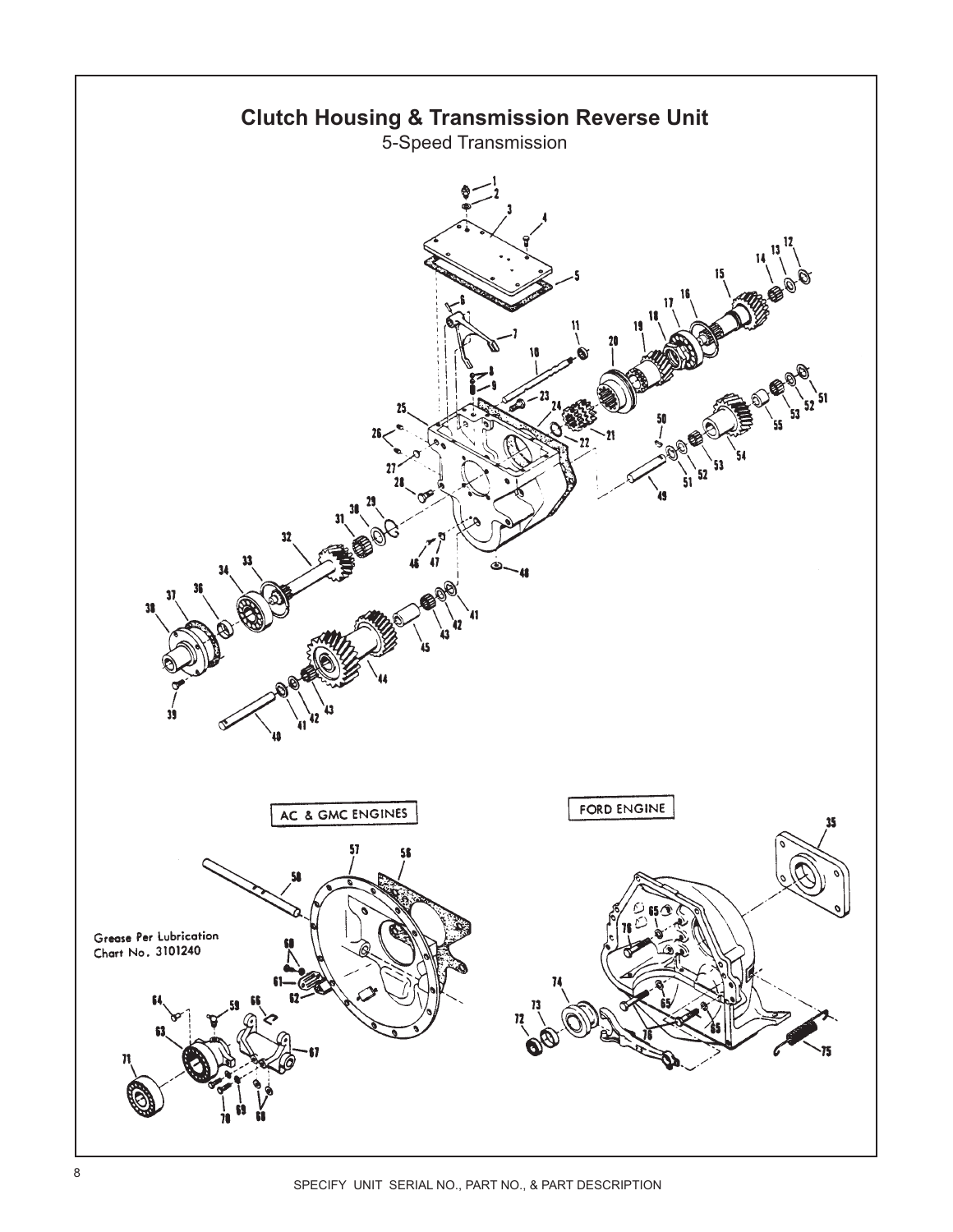#### **Clutch Housing & Transmission Reverse Unit**

5-Speed Transmission

| REF.      | PART NO.           | QTY.               | <b>DESCRIPTION</b>                                   | REF.     | PART NO. | QTY.   | <b>DESCRIPTION</b>                                        |
|-----------|--------------------|--------------------|------------------------------------------------------|----------|----------|--------|-----------------------------------------------------------|
|           |                    |                    |                                                      |          |          |        |                                                           |
| 1         | 7800650            | 1                  | PLUG-NEUTRAL SWITCH                                  | 69       | 7800667  | z      | WASHER-LOCK, EXTERNAL TOOTH                               |
| 2         | 7800650            | 1                  | GASKET-NEUTRAL SWITCH                                | 70       | 7800666  | Z      | <b>BOLT-YOKE</b>                                          |
| 3         | 7800647            | 1                  | COVER-REVERSE                                        | 71       | 3110077  | 1.     | PILOT BEARING-FORD+AC ENGINES                             |
| 4         | 7800649            | a                  | COVER SCREW + LOCKWASHER                             |          | 6420112  | 1      | PILOT-6MC ENGINE                                          |
| 5         | 7800648            | 1                  | GASKET-REVERSE BOX COVER                             | 72       | 6420184  | 1      | BEARING-SINGLE ROW BALL, 2 SHLD                           |
| 6<br>7    | 7800646<br>7800645 | 1                  | ROLL PIN-SHIFT FORK                                  | 73       | 3110913  | 1      | SLEEVE-PILOT BEARING                                      |
| 8         | 7800563            | 1<br>2             | FORK-FORWARD + REVERSE                               | 74       | 6410068  | 1      | BEARING-THROWOUT, FORD ENGINE                             |
| 9         | 7800643            | 1                  | BALL-POPPET<br>SPRING-FOPPET                         | 75<br>76 | 3110472  | 1<br>4 | SPRING-RETURN, CLUTCH<br>SCREW-HEX, G. S6NCX4.00, GAS, PD |
| 10        | 7800640            | 1                  | SHIFT RAIL-FORWARD/REVERSE                           |          | 6001072  |        |                                                           |
| 11        | 7800641            | 1                  | SEAL-OIL, SHIFT RAIL                                 |          |          |        |                                                           |
| 12        | 7800493            | 1                  | SNAP RING-WASHER                                     |          |          |        |                                                           |
| 13        | 7800492            | 1                  | WASHER=NEEDLE RETAINER                               |          |          |        |                                                           |
| 14        | 7800491            | 14                 | NEEDLES-DRIVE GEAR                                   |          |          |        |                                                           |
| 15        | 7800629            | 1                  | GEAR-MAIN DRIVE                                      |          |          |        |                                                           |
| 16        | 7800489            | 1                  | SNAP RING-DRIVE GEAR BEARING                         |          |          |        |                                                           |
| 17        | 7800630            | 1                  | BEARING-DRIVE GEAR                                   |          |          |        |                                                           |
| 18        | 7800632            | 1                  | NUT-DRIVE GEAR BEARING                               |          |          |        |                                                           |
| 19        | 7800621            | 1                  | GEAR-REVERSE OUTPUT, MAIN SHAFT                      |          |          |        |                                                           |
| 20        | 7800623            | 1                  | GEAR-SLIDING CLUTCH                                  |          |          |        |                                                           |
| 21        | 7800624            | 1                  | <b>GEAR-CLUTCH</b>                                   |          |          |        |                                                           |
| 22        | 7800625            | AR                 | SNAP RING-CLUTCH SEAR, 117-19-A                      |          |          |        |                                                           |
|           | 7800626            | A R                | SNAP RING-CLUTCH GEAR, 117-19-8                      |          |          |        |                                                           |
|           | 7800627            | A۶                 | SNAP RING-CLUTCH SEAR, 117-19-C                      |          |          |        |                                                           |
| 23        | 7800628<br>7800653 | AR.                | SNAP RING-CLUTCH GEAR, 117-19-0                      |          |          |        |                                                           |
| 24        | 7800652            | 4<br>1             | SCREW-TRANS CASE/REVERSE BOX                         |          |          |        |                                                           |
| 25        | 7800605            | ı.                 | GASKET-TRANS CASE/REVERSE BOX<br>HOUSING-REVERSE BOX |          |          |        |                                                           |
| 26        | 7800654            | 2                  | <b>PLUG-DRAIN</b>                                    |          |          |        |                                                           |
| 27        | 7800644            | 1                  | PLUG-SHIFT RAIL                                      |          |          |        |                                                           |
| 28        | 7800660            | 4                  | MOUNTING SCREW-BELL HOUSING                          |          |          |        |                                                           |
| 29        | 7800493            | 1                  | SNAP RING-WASHER                                     |          |          |        |                                                           |
| 30        | 7800492            | -1                 | WASHER-NEEDLE RETAINER                               |          |          |        |                                                           |
| 31        | 7800491            | 14                 | NEEDLE-DRIVE GEAR                                    |          |          |        |                                                           |
| 32        | 7800902            | -1                 | GEAR-MAIN DRIVE, REVERSE BOX                         |          |          |        |                                                           |
| 33        | 7800489            | 1                  | SNAP RING-DRIVE GEAR BEARING                         |          |          |        |                                                           |
| 34        | 7800488            | 1                  | BEARING-ORIVE GEAR                                   |          |          |        |                                                           |
| 35        | 3110961            | 1                  | PLATE-FORD TRANS. ADAPTER                            |          |          |        |                                                           |
| 36        | 7800637            | 1                  | SEAL-OIL/DRIVE GEAR RETAINER                         |          |          |        |                                                           |
| 37        | 7800638            | 1                  | GASKET-D/G BEARING RETAINER                          |          |          |        |                                                           |
| 38        | 7800636            | 1                  | RETAINER-DRIVE GEAR BEARING                          |          |          |        |                                                           |
| 39        | 7800639            | 4                  | SCREW-D/G BEARING RETAINER                           |          |          |        |                                                           |
| 40        | 7800607            | 1                  | COUNTERSHAFT-REVERSE BOX                             |          |          |        |                                                           |
| 41        | 7800610            | Z                  | WASHER-THRUST, CLUSTER GEAR                          |          |          |        |                                                           |
| 42        | 7800609            | 2                  | WASHER-ROLLER RETAINER, C/S                          |          |          |        |                                                           |
| 43        | 7800491            | 14                 | ROLLER-C/SHAFT, REVERSE BOX                          |          |          |        |                                                           |
| 44<br>45  | 7800606            | 1                  | GEAR-REVERSE BOX CLUSTER                             |          |          |        |                                                           |
| 46        | 7800611<br>7800613 | 1                  | SPACER-C/S NEEDLES                                   |          |          |        |                                                           |
| 47        | 7800612            | 1                  | SCREW+LCCKWASHER-C/SHAFT<br>LOCK-COUNTERSHAFT        |          |          |        |                                                           |
| 48        | 7800656            | 1.<br>1            | MAGNET-CHIP COLLECTOR                                |          |          |        |                                                           |
|           | 7800657            | 1.                 | CLIP-MAGNETIC CHIP COLLECTOR                         |          |          |        |                                                           |
| 49.       | 7800615            | 1.                 | SHAFT-REVERSE IDLER                                  |          |          |        |                                                           |
| 50.       | 7500620            | 1.                 | KEY-REVERSE IDLER SHAFT                              |          |          |        |                                                           |
| 51.       | 7800610            | 2                  | WASHER-THRUST, REVERSE IDLER                         |          |          |        |                                                           |
| 52.       | 7800609            |                    | 2 WASHER-ROLLER RETAINER                             |          |          |        |                                                           |
| 53.       | 7800491            |                    | 14 ROLLER-REVERSE IDLER                              |          |          |        |                                                           |
| 54        | 7800614            | $\mathbf{1}$       | GEAR-REVERSE IDLER                                   |          |          |        |                                                           |
| 55        | 7800619            | $\mathbf{1}$       | SPACER-REVERSE IDLER                                 |          |          |        |                                                           |
| 56        | 7800659            | 1.                 | GASKET-BELL HOUSING TO REV BOX                       |          |          |        |                                                           |
| 57        | 7800903            | 1                  | <b>BELL HOUSING</b>                                  |          |          |        |                                                           |
| 58        | 7800907            | 1.                 | SHAFT-CLUTCH RELEASE                                 |          |          |        |                                                           |
| 59.       | 0109462            | 1.                 | FITTING-LUBE, 0.12X9ODEG                             |          |          |        |                                                           |
| 60        | 7800671            | 2                  | SCREW+LOCKWSHR-ACCESS OEPNING                        |          |          |        |                                                           |
| 61        | 7800669            | 1.                 | COVER-ACCESS OPENING                                 |          |          |        |                                                           |
| 62<br>63. | 7800670<br>7800672 |                    | 1 GASKET-ACCESS OPENING COVER                        |          |          |        |                                                           |
| 64        | 7800664            | 1.<br>$\mathbf{z}$ | SLEEVE+BEARING ASM-CLUTCH REL<br>PAD-CLUTCH YOKE     |          |          |        |                                                           |
| 65.       | 0120898            |                    | 4 WASHER-LOCK, 0.56, SPRING, PD                      |          |          |        |                                                           |
| 66        | 7800665            |                    | 2 SPRING-PULL BACK                                   |          |          |        | AR = AS REGUIRED                                          |
| 67        | 7800663            | 1.                 | YOKE-CLUTCH RELEASE                                  |          |          |        |                                                           |
| 68        | 7800668            |                    | 2 WASHER-KEY                                         |          |          |        |                                                           |
|           |                    |                    |                                                      |          |          |        |                                                           |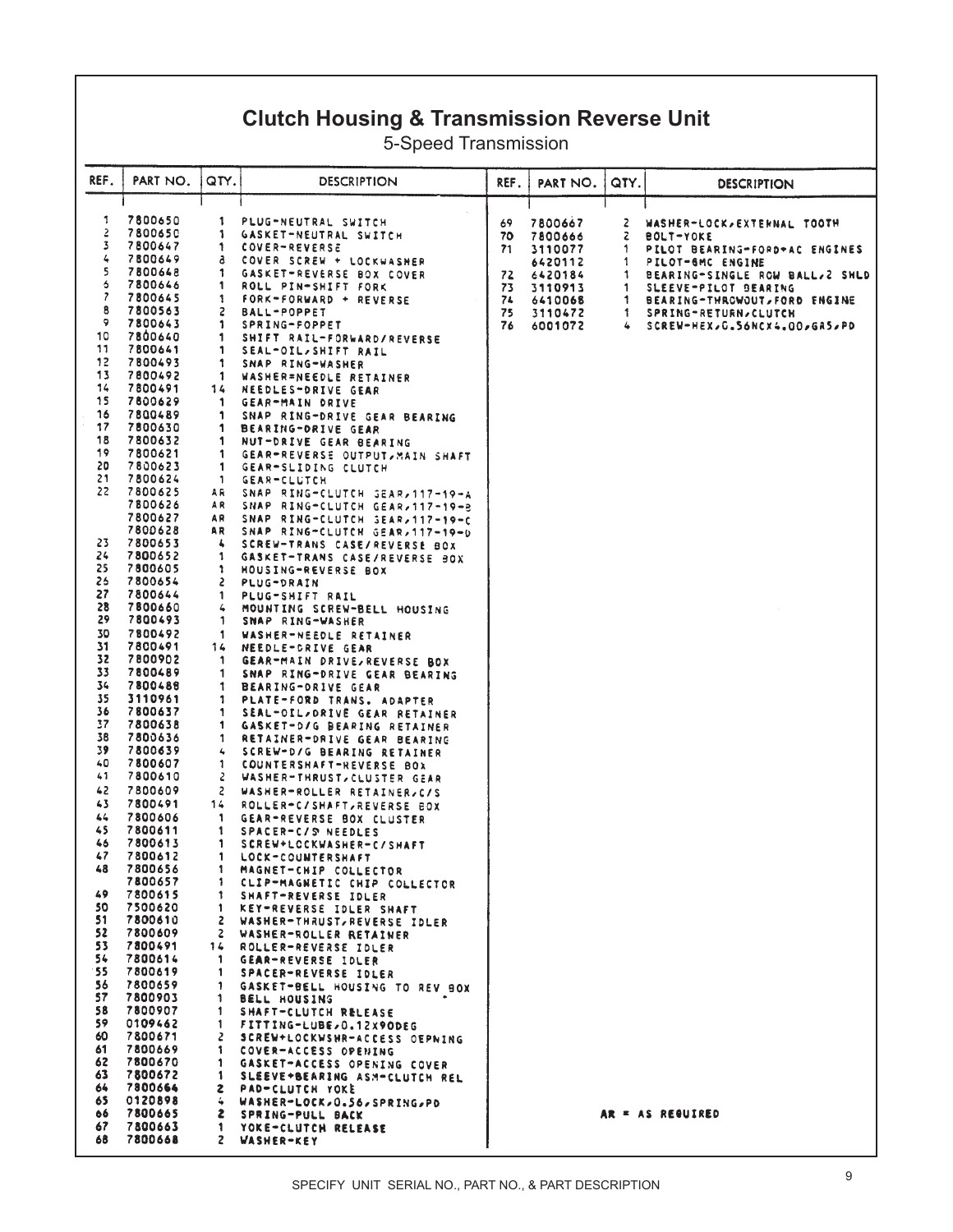<span id="page-9-0"></span>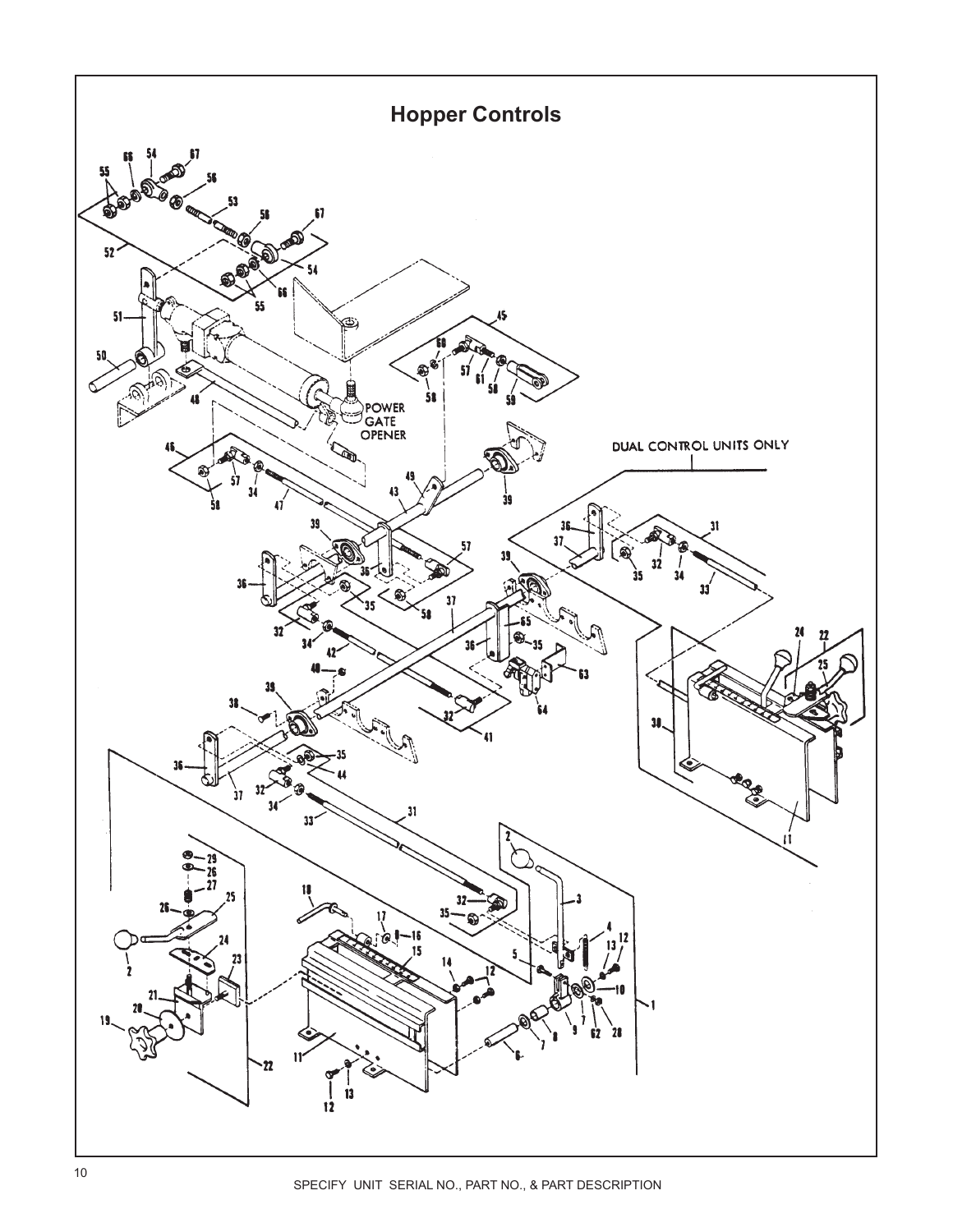## **Hopper Controls**

| REF.                         | PART NO.           | QTY.                | DESCRIPTION                                                      | REF. | PART NO. | QTY. | <b>DESCRIPTION</b> |
|------------------------------|--------------------|---------------------|------------------------------------------------------------------|------|----------|------|--------------------|
| 1                            | 3190313            | 1                   | OPERATOR ASM-HPR CONT.LEFT                                       |      |          |      |                    |
| 2                            | 3140029            | AR                  | KNC8-RUBBER                                                      |      |          |      |                    |
| 3                            | 3190339            | A R<br>A R          | HANDLE+CLIP ASH-UPPER CONTROL<br>SPRING-HANDLE, OPERATOR CONTROL |      |          |      |                    |
| ۰<br>5                       | 3190350<br>0121913 | 1                   | <b>SCREW-HEX,0.25NCX1.25,GR2,PD</b>                              |      |          |      |                    |
| 6                            | 3190345            | AR                  | SHAFT-PIVOT, CONTROL HANDLE                                      |      |          |      |                    |
| 7                            | 6000077            | A R                 | WASHER-WAVE-SS-0-88ID                                            |      |          |      |                    |
| 8<br>$\overline{\mathbf{9}}$ | 6000264<br>3190342 | AR<br>AR            | BUSHING-OILITE, 0.88X1.50<br>HANDLE HUB ASM-CONTROL>BOTTOM       |      |          |      |                    |
| 10                           | 0103347            | AR                  | WASHER-FLAT, 0.88                                                |      |          |      |                    |
| 11                           | 3190315            | 1                   | FRAME ASN-CONTROL, OPER, LEFT                                    |      |          |      |                    |
|                              | 3190316            | 1                   | <b>FRAME ASM-CONTROL.OPER.RIGHT</b>                              |      |          |      |                    |
| 12<br>13                     | 0122007<br>0120214 | AR<br>A R           | SCREW-HEX,0.31NCX0.75,GR2,PD<br>WASHER-LOCK . 0.31. SPRING.PD    |      |          |      |                    |
| 14                           | 0120376            | AR                  | NUT-HEX, C. 31NC, PD                                             |      |          |      |                    |
| 15                           | 3101064            | A R                 | <b>SCALE-OPERATOR, POSITION</b>                                  |      |          |      |                    |
| 16                           | 0457008            | AR                  | PIN-SPRING, 0.19X1.50, HV, PN                                    |      |          |      |                    |
| 17<br>18                     | 0446363<br>3190367 | A R<br>A R          | WASHER-FLAI, 0.31, PD<br><b>BAR ASM-LOCKOUT</b>                  |      |          |      |                    |
| 19                           | 3300120            | AR                  | HAND NHEEL                                                       |      |          |      |                    |
| 20                           | 3190337            | A R                 | DISC-REINFORCENENT.CLAMP                                         |      |          |      |                    |
| 21<br>22                     | 3190330<br>3190323 | AR<br>1             | <b>BASE ASM-VERNIER SLIDE</b><br>SLIDE ASH-VERNIER.LEFT          |      |          |      |                    |
|                              | 3190324            | 1                   | SLIDE ASH-VERNIER-RIGHT                                          |      |          |      |                    |
| 23                           | 3190334            | AR                  | PLATE + PIN ASM-CLAMP                                            |      |          |      |                    |
| 24                           | 3190325            | 1                   | <b>FLATE-STOP-VERNIER SLIDING-LT</b>                             |      |          |      |                    |
| 25                           | 3190326<br>3190328 | 1<br>1              | PLATE-STOP, VERNIER SLIDING-RT<br>LEVER-VERNIER, LEFT            |      |          |      |                    |
|                              | 3190327            | 1                   | LEVER-VERNIER, RIGHT                                             |      |          |      |                    |
| 26                           | 0120388            | AR                  | <b>WASHER-FLAT.0.375,WIDE</b>                                    |      |          |      |                    |
| 27                           | 3100073            | AR.                 | SPRING-COMP.0.56IDX1.COLG                                        |      |          |      |                    |
| 28<br>29                     | 0120375<br>0274993 | 1<br>1              | NUT-HEX.0.25NC<br><b>NUT-HEX+LOCK+0+38NC+EA+PD</b>               |      |          |      |                    |
| 30                           | 3190314            | 1                   | <b>OPERATOR ASM-HPR CONT,RIGHT</b>                               |      |          |      |                    |
| 31                           | 3150578            | A R                 | LINKAGE ASM-REAR.HOPPER CONT                                     |      |          |      |                    |
| 32                           | 6100126            | AR                  | <b>JOINT-BALL, 0.44NF</b>                                        |      |          |      |                    |
| 33<br>34                     | 3150581<br>0272123 | A R<br>A R          | LINXAGE-REAR, HOPPER CONTROL<br>KUI-HEX.JAM, O.44NF, PD          |      |          |      |                    |
| 35                           | 0271506            | AR                  | <b>NUT-HEX, G.44NF, PD</b>                                       |      |          |      |                    |
| 36                           | 3150552            | AR                  | AFN-GATE OPENER                                                  |      |          |      |                    |
| 37<br>38                     | 3150574            | 1                   | SHAFT-POWER GATE, SNGL + DUAL                                    |      |          |      |                    |
| 39                           | 6100277<br>6420106 | 8<br>4              | SCREW-RDSQNKBLI.0.31NCX1.GR5<br>FLANGE BEARING-BALL, 2 BOLT      |      |          |      |                    |
| 40                           | 9418943            | ŧ                   | NUT-HEX, LOCK, 0.31NC                                            |      |          |      |                    |
| 41                           | 3150697            | 1                   | LINKAGE ASH                                                      |      |          |      |                    |
| 42<br>43                     | 3150696<br>3150572 | 1<br>1              | <b>LINKAGE</b><br>SHAFT-PWR GATE + HOPPER VALVE                  |      |          |      |                    |
| 44                           | 0120383            | AR                  | <b>WASHER-LOCK.0.44</b>                                          |      |          |      |                    |
| 45                           | 3150695            | 1                   | LINKAGE-HOPPER VALVE                                             |      |          |      |                    |
| 46                           | 3150580            | 1                   | LINKAGE ASN-CONTROL, HOPPER                                      |      |          |      |                    |
| 47<br>48                     | 3150583<br>3190287 | 1<br>1              | <b>LINKAGE-HOPPER</b><br>ROD ASH-CONTRCL.HPR CYL                 |      |          |      |                    |
| 49                           | 3150553            | 1                   | ARN-HOPPER VALVE                                                 |      |          |      |                    |
| 50                           | 3180544            | 1                   | PIN-FIVOT ARM ASM                                                |      |          |      |                    |
| 51                           | 3190285            | 1                   | ARM ASM-PIVOT, FRONT MOUNT                                       |      |          |      |                    |
| 52<br>53                     | 3140632<br>3140633 | 1<br>1              | LINKAGE ASH-FRONT, HOPPER CONT<br>LINKAGE-FRONT, HOPPER CONTROL  |      |          |      |                    |
| 54                           | 6100325            | 2                   | ROD END-FEMALE, 0.62NF                                           |      |          |      |                    |
| 55.                          | 0124589            | 4                   | <b>NUI-HEX, 0.62NC, PD</b>                                       |      |          |      |                    |
| 56<br>57                     | 0121358            | $\mathbf{z}$        | <b>NUT-HEX.G.62NF.PD</b><br>JOINT-BALL, 0.375NF                  |      |          |      |                    |
| 58                           | 6100138<br>0120369 | AR<br>AR I          | NUT-HEX.0.375NC.PD                                               |      |          |      |                    |
| 59                           | 4480510            | AR.                 | <b>CLEVIS-YGKE</b>                                               |      |          |      |                    |
| 60                           | 0120382            | AR                  | WASHER-LOCK, 0.375, SPRING, PD                                   |      |          |      |                    |
| 61<br>62                     | 3190501<br>0120380 | A R<br>$\mathbf{1}$ | ROD-LINK, SHUTTLE SHIFT<br><b>NASHER-LOCK, 0.25</b>              |      |          |      |                    |
| 63                           | 3360677            | 1                   | BRACKET-MOUNTING, ACT. SWITCH                                    |      |          |      |                    |
| 64                           | 6700748            | 1                   | SWITCH-ACTUATING, SPREAD ROLL                                    |      |          |      |                    |
| 65                           | 3111046            | $\mathbf{1}$        | <b>BAR-SWITCH STOP</b>                                           |      |          |      | AR - AS REQUIRED   |
| 66                           | 0121574            | 2                   | WASHER-LOCK, 0.62, SPRING, PD                                    |      |          |      |                    |
| 67                           | 0428697            | 2                   | SCREW-HEX.0.62NCX2.50.GR2.PD                                     |      |          |      |                    |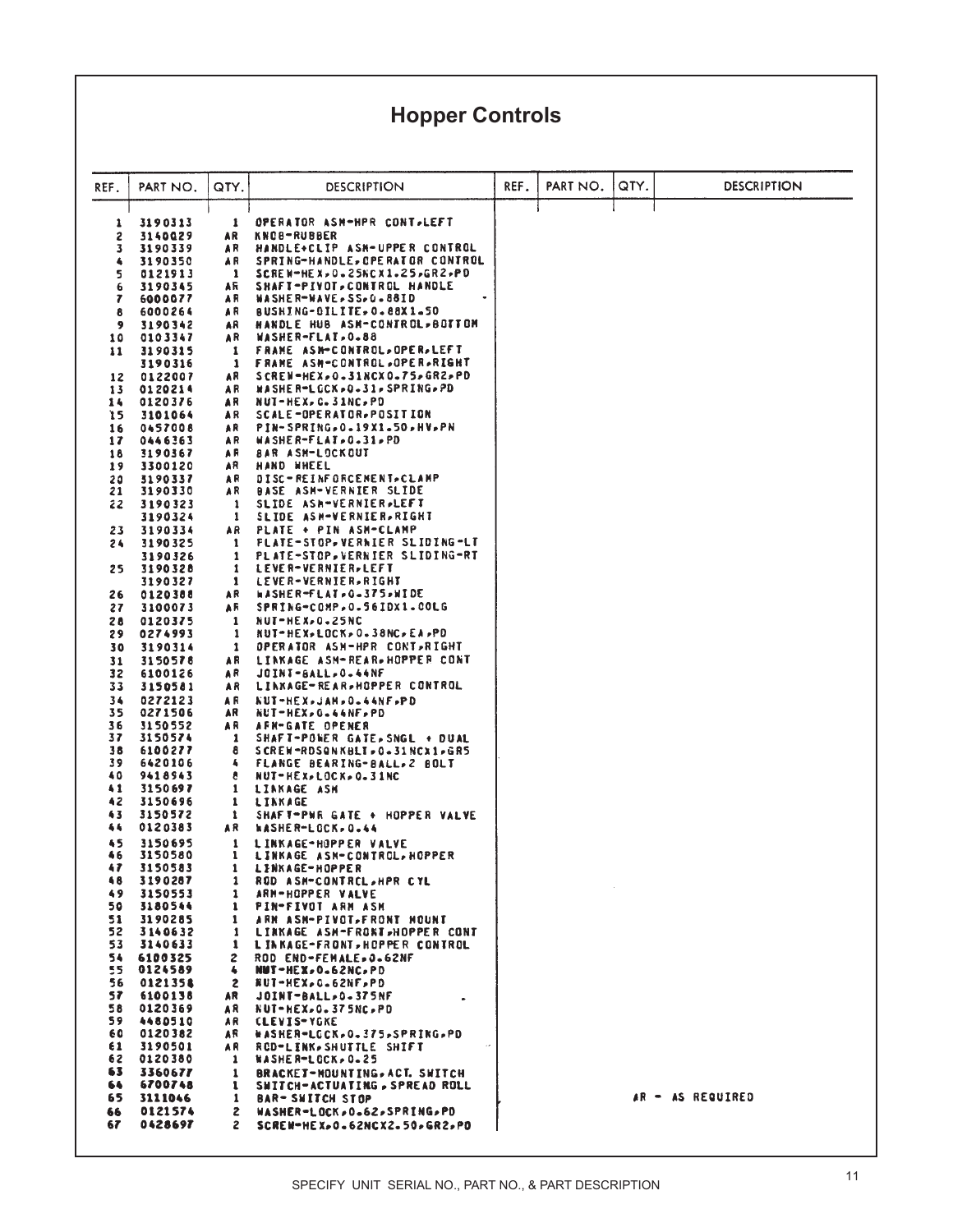<span id="page-11-0"></span>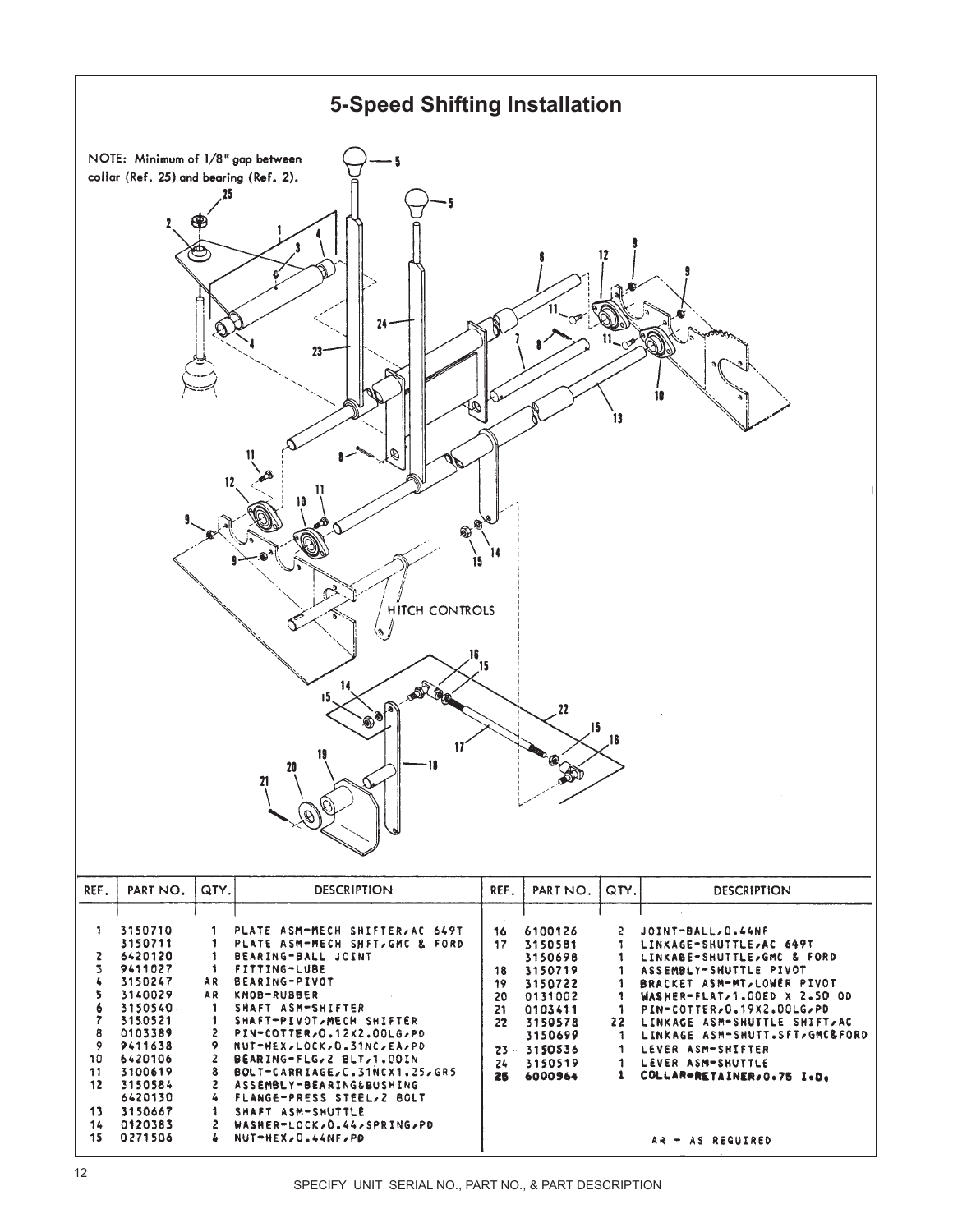<span id="page-12-0"></span>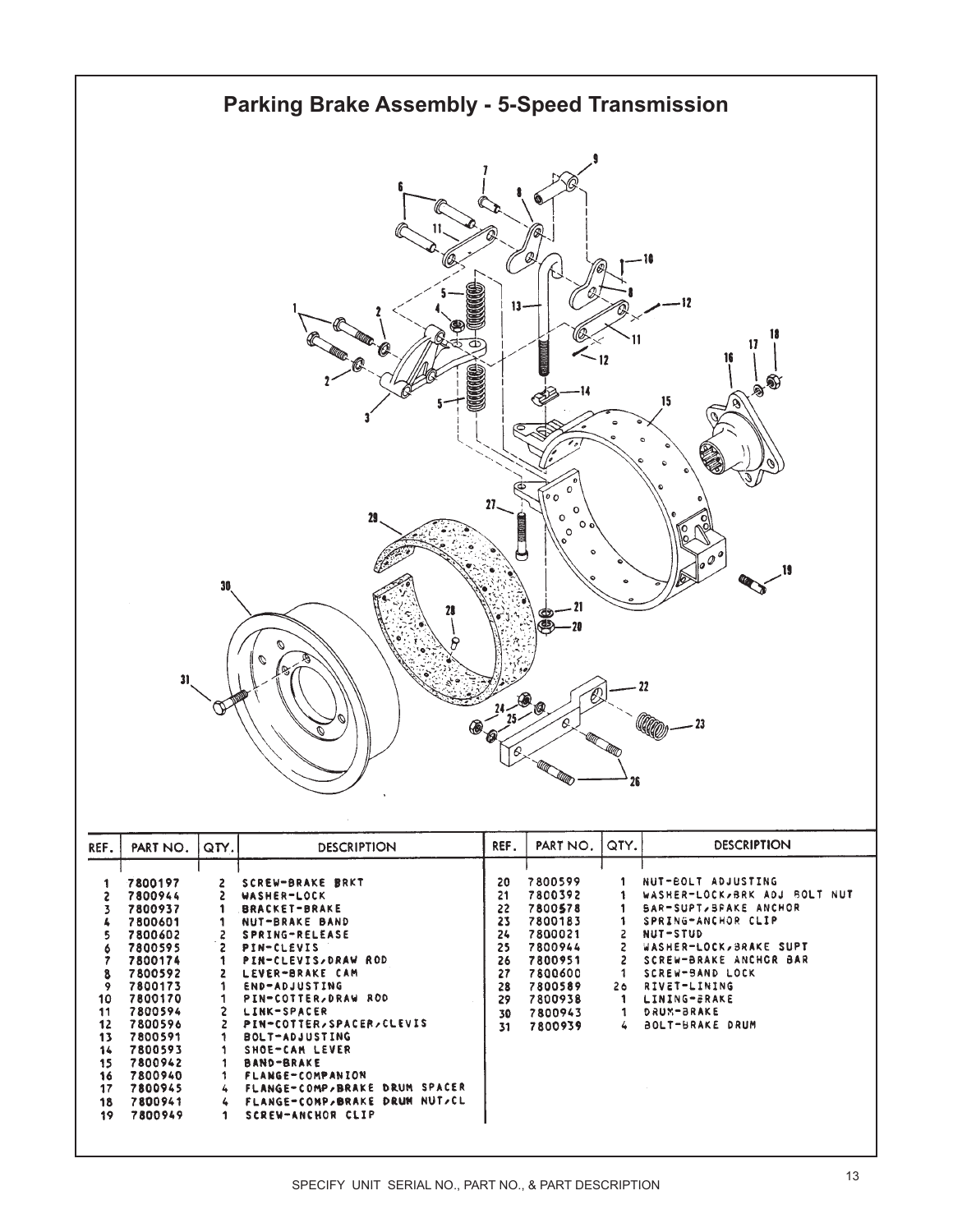<span id="page-13-0"></span>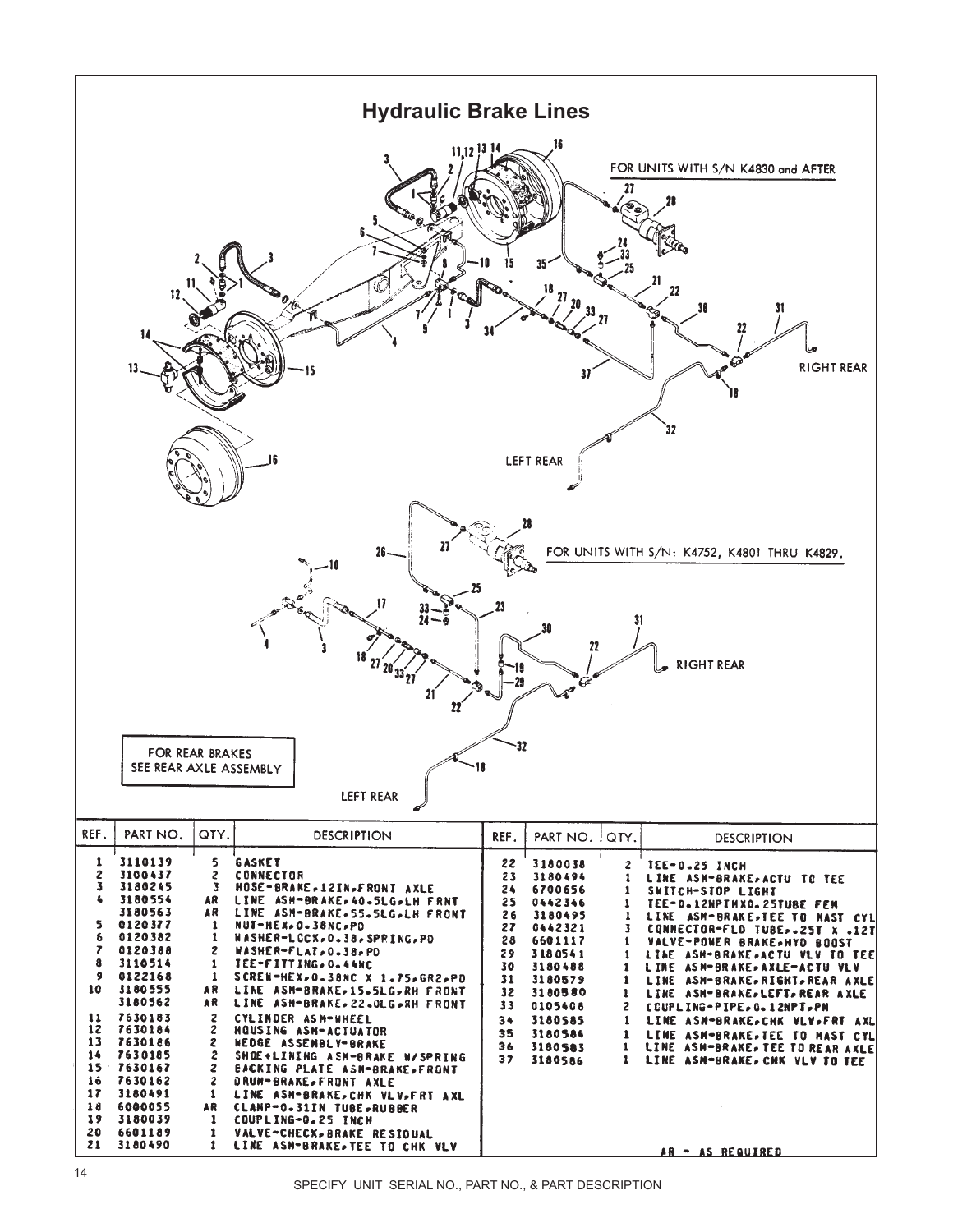<span id="page-14-0"></span>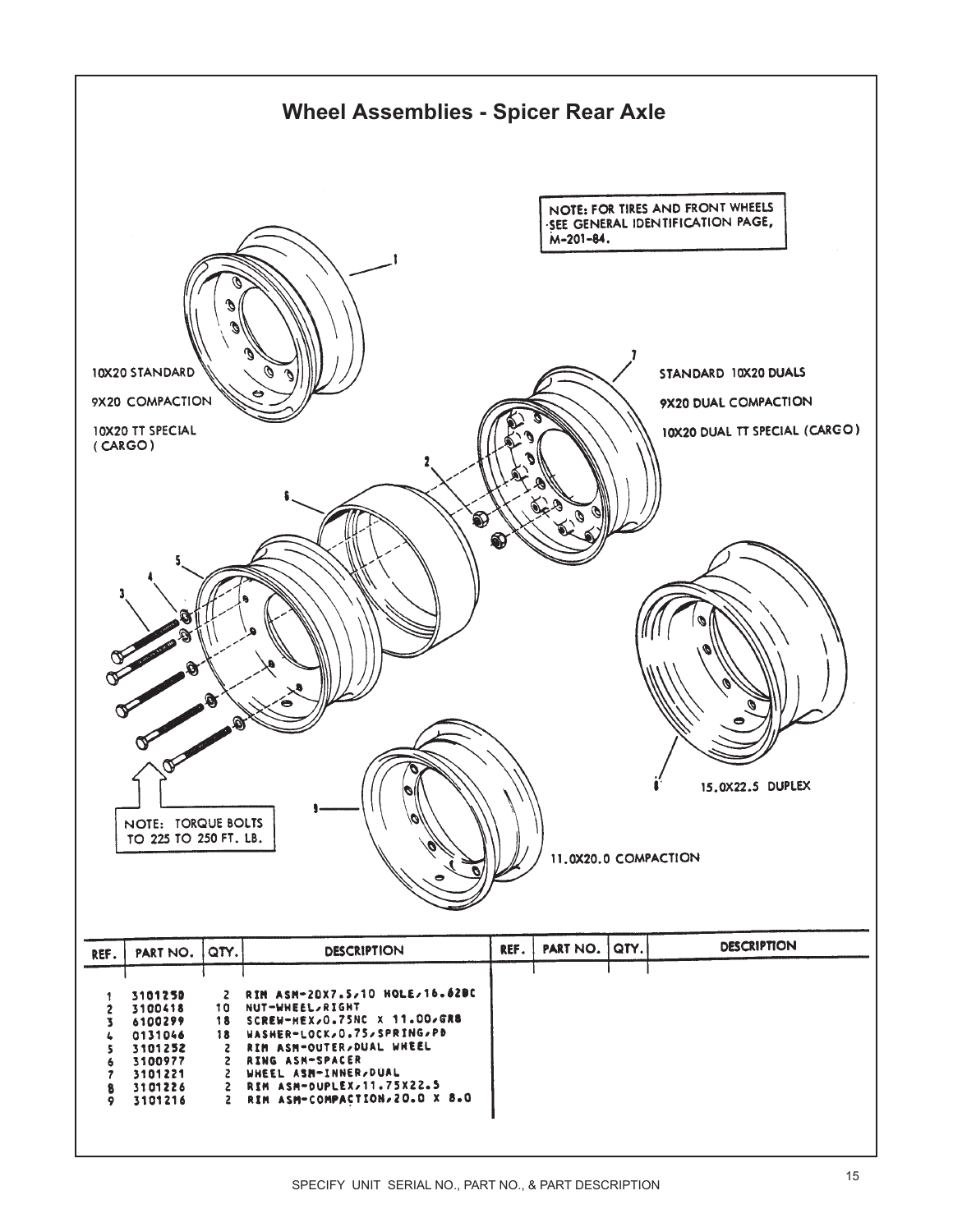<span id="page-15-0"></span>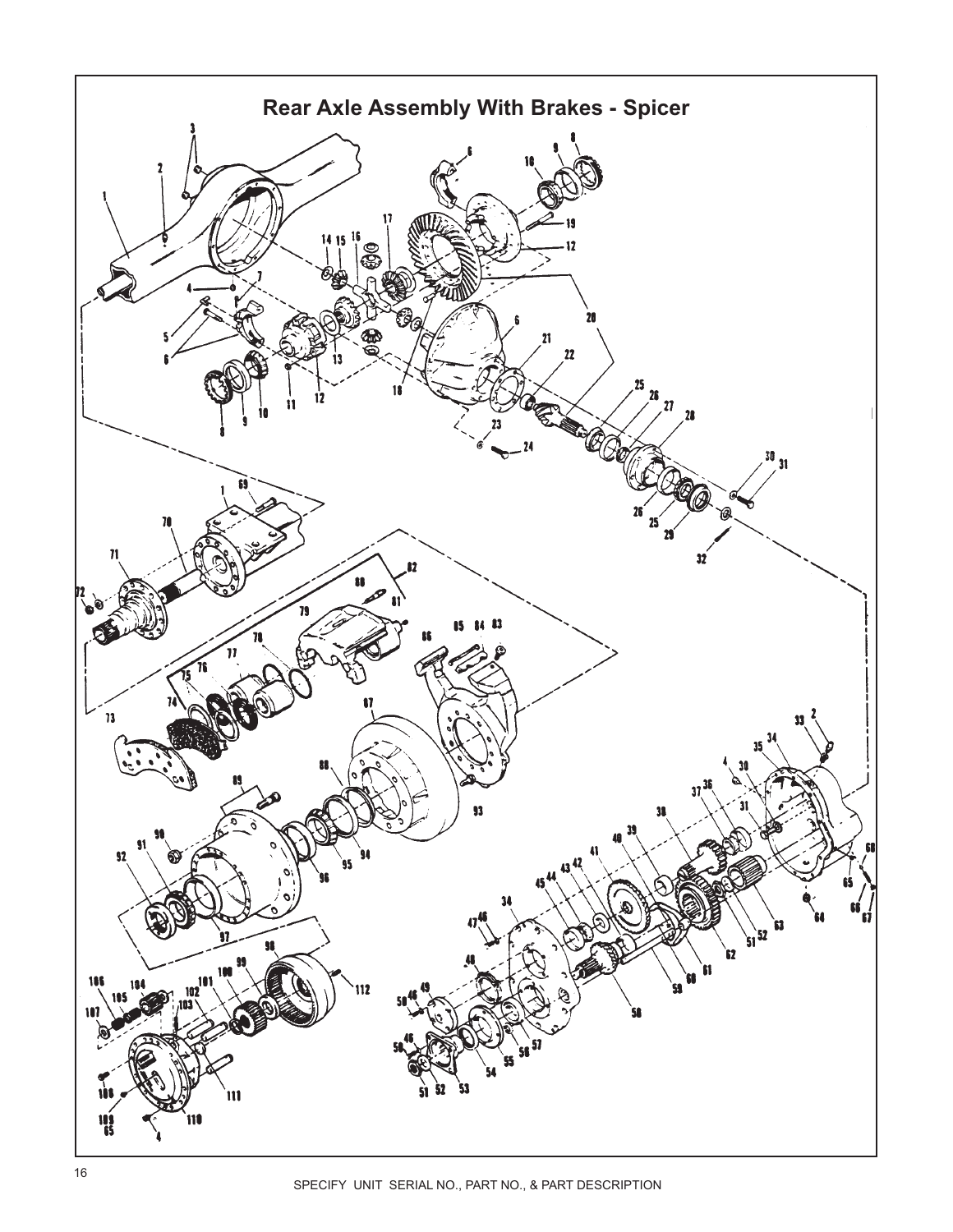## **Rear Axle Assembly With Brakes - Spicer**

| QTY.<br><b>DESCRIPTION</b><br>PART NO.<br>REF.<br>PART NO.<br>QTY.<br><b>DESCRIPTION</b><br>REF.<br>2<br><b>BEARING-CUP</b><br>6415107<br>1<br>7620294<br>AXLE ASM-SPICER, COMPLETE<br>45<br>36<br>WASHER-FLAT<br>1<br>7620242<br>1<br>HOUSING ASM-AXLE, SPICER<br>7620292<br>46<br>10<br>BOLT-HEX<br>2<br>7620312<br>2<br>7620172<br>VENT-SPCR<br>47<br>SHIM-ADJ,.005<br>3<br>7620236<br>2<br>PLUG-PIPE RECESSED DR.SPCR<br>7620184<br>A R<br>48<br>SHIM-ADJ,.CO7<br>7620234<br>PLUG-PIPE RECESSED DR.MAG<br>7620235<br>A R<br>4<br>3<br>SHIM-ADJ,.020<br>7620288<br>AR<br>5<br>7620233<br>2<br>LOCK-BEARING ADJ RING, SPCR<br>CAP-BEARING RET.STANDARD<br>49<br>7620293<br>1<br>7620219<br>6<br>CARRIER SUB ASM, SPCR, W/BOLT<br>1<br><b>BOLT-HEX</b><br>50<br>7620291<br>8<br>7<br>7620232<br>2<br>PIN-COTTER<br>2<br>NUT-PINION<br>51<br>7620295<br>8<br>7620220<br>z<br>RING-ADJ, DIFF<br>52<br>7620296<br>2<br><b>WASHER-FLAT</b><br>9<br>7620221<br>2<br><b>BEARING-CUP, DIFF</b><br>END YOKE OR COMPANION FLANGE<br>53<br>7620316<br>AR<br>10<br>7620222<br><b>BEARING-CONE, DIFF</b><br>z<br>7620297<br>SEAL-OIL, INPUT<br>54<br>1.<br>7620223<br>8<br>NUT-LOCK<br>11<br>55<br>7620298<br><b>CAP-BEARING RETAINER</b><br>1<br>7620224<br>12<br>1<br>KIT-DIFF CASE ASM<br>56<br>7620299<br>1<br>SEAL-OIL, SHIFT ROD<br>13<br>7620225<br>2<br>THRUSTWASHER-DIFF GEAR<br>7620300<br>57<br>1<br>BEARING-BALL, SINGLE ROW<br>14<br>7620226<br>THRUSTWASHER-DIFF PINION<br>4<br>58<br>7620301<br>AR<br>GEAR-INPUT<br>15<br>7620227<br>4<br>PINION-DIFF<br>59<br>7620302<br>1<br>ROD-SHIFT<br>7620228<br>1<br><b>SHAFT-DIFF, CROSS</b><br>16<br>7620303<br>1<br>60<br><b>AIKE-FOCK</b><br>7620229<br>2<br>17<br>GEAR-DIFF<br>7620304<br>1<br>61<br>FORK-SHIFT<br>7620230<br>RIVET-SOLID<br>18<br>14<br>62<br>7620305<br>A R<br><b>GEAR-OUTPUT</b><br>8<br>19<br>7620231<br><b>BOLT-HEX</b><br>7620306<br>SLEEVE-TRANSMISSION SHAFT<br>63<br>-1<br>7620210<br>RING GEAR&PINICN ASM-5.29<br>20<br>A R<br>7620307<br>PLUG-PIPE, RECESSED DR.SPCR<br>1<br>64<br>RING GEAR&PINION ASM- .38<br>7620211<br>AR<br>7620308<br>2<br>65<br>PLUG-PIPE, SLOTTED, SPCR<br>7620212<br>A R<br>RING GEARGPINION ASM-6.17<br>7620309<br>SPRING-PRESS CLOSED & GRD<br>1<br>66<br>7620213<br>RING GEARSPINION ASM-6.67<br>A R<br>7620310<br>1<br>67<br><b>BOLT-HEX</b><br>RING GEAREPINION ASM-7.17<br>7620214<br>AR<br>7620311<br>1<br><b>BALL-STEEL</b><br>68<br>$SHIM-.010$<br>21.<br>7620216<br>AR<br>BOLT-HEX, MTG, DISC BRAKE<br>7620241<br>12<br>69<br>7620217<br>$S$ HIM-.030<br>A R<br>7620243<br>2<br>SHAFT-AXLE,RH R LH,SPICER<br>70<br>$SMIN-005$<br>7620218<br>A R<br>7620244<br>71<br>2<br>SPINDLE-WHEEL BEARING<br>22<br>7620215<br>BEARING ASH-STRAIGHT<br>-1<br>72<br>7620246<br>NUT-LOCK<br>12<br>WASHER-FLAT, CARRIER MTG<br>23<br>7620237<br>10<br>LINING-BRAKE, OUTER<br>73<br>7620258<br>1<br>7620238<br>BOLT-HEX 1.5IN/CARRIER MTG<br>24<br>6<br>74<br>7620257<br>1<br>LINING-BRAKE, INNER<br>7620239<br>2<br>BOLT-HEX 2.0IN, CARRIER MTG<br>75<br>7620256<br>SHIELD-DUST BOOT<br>2<br>7620240<br>2<br>BOLT-HEX Z.SIN/CARRIER MTG<br>7620254<br>2<br>DUST BOOT-BRAKE FLUID<br>76<br>7620209<br>z<br>25<br><b>BEARING-CONE, INNER</b><br>2<br>77<br>7620253<br>PISTON-SPICER<br>2<br>26<br>7620208<br><b>BEARING-CUP, INNER</b><br>78<br>7620251<br>z<br>SEAL-PISTON, BRAKE FLUID<br>27<br>7620186<br>1<br>SPACER-PINION BRG<br>79<br>7620250<br>1<br>CALIPER HOUSING<br>7620187<br>AR.<br>SPACER-PINION BRG,.5135<br>80<br>7620249<br>1<br><b>SCREW-BLEEDER</b><br>7620188<br>AR.<br>SPACER-PINICN BRG5165<br>SEAT-TUBE INSERT<br>81<br>7520248<br>2<br>7620189<br>AR<br>SPACER-PINICN BRG,.5195<br>7620317<br>CALIPER ASM-BRAKE FLUID<br>82<br>1<br>7620190<br>AR.<br>SPACER-PINION BRG,.5225<br>7620259<br>SCREW-SOCKET HEAD, SUPT<br>83<br>1<br>7620191<br>A R<br>SPACER-PINION BRG5245<br>7620260<br>KEY-CALIPER SUPPORT<br>84<br>1<br>7620192<br>A R<br>SPACER-PINION BRG5255<br>SPRING-CMPR, CALIPER SUPT<br>7620261<br>85<br>1<br>7620193<br>A R<br>SPACER-FINION BRG,.5265<br>7620262<br><b>BRACKET-CALIPER,LH</b><br>1<br>86<br>7620194<br>A R<br>SPACER-PINION BRG5275<br>7620263<br><b>BRACKET-CALIPER,RH</b><br>1<br>7620195<br>A R<br>SPACER-PINION BRG,.5285<br>87<br>7620265<br>DISC-SPICER<br>1<br>7620196<br>42<br>SPACER-PINICN BRG,.5295<br>7620315<br>HUB SLINGER, SPICER<br>1<br>88<br>7620197<br>A R<br>SPACER-PINICN BRG,.5305<br>7620269<br>HUB AND ROTOR ASM-WHEEL<br>AR.<br>69<br>7620198<br>A R<br>SPACER-PINION BRG,.5315<br>NUT-WHEEL MTG,.625-18,RM<br>90<br>7620270<br>12<br>7620199<br>AR<br>SPACER-PINION BR6,.5325<br>7620271<br>NUT-WHEEL MTG750-16,RH<br>10<br>7620200<br>AR<br>SPACER-PINION BRG,.5335 |  |
|--------------------------------------------------------------------------------------------------------------------------------------------------------------------------------------------------------------------------------------------------------------------------------------------------------------------------------------------------------------------------------------------------------------------------------------------------------------------------------------------------------------------------------------------------------------------------------------------------------------------------------------------------------------------------------------------------------------------------------------------------------------------------------------------------------------------------------------------------------------------------------------------------------------------------------------------------------------------------------------------------------------------------------------------------------------------------------------------------------------------------------------------------------------------------------------------------------------------------------------------------------------------------------------------------------------------------------------------------------------------------------------------------------------------------------------------------------------------------------------------------------------------------------------------------------------------------------------------------------------------------------------------------------------------------------------------------------------------------------------------------------------------------------------------------------------------------------------------------------------------------------------------------------------------------------------------------------------------------------------------------------------------------------------------------------------------------------------------------------------------------------------------------------------------------------------------------------------------------------------------------------------------------------------------------------------------------------------------------------------------------------------------------------------------------------------------------------------------------------------------------------------------------------------------------------------------------------------------------------------------------------------------------------------------------------------------------------------------------------------------------------------------------------------------------------------------------------------------------------------------------------------------------------------------------------------------------------------------------------------------------------------------------------------------------------------------------------------------------------------------------------------------------------------------------------------------------------------------------------------------------------------------------------------------------------------------------------------------------------------------------------------------------------------------------------------------------------------------------------------------------------------------------------------------------------------------------------------------------------------------------------------------------------------------------------------------------------------------------------------------------------------------------------------------------------------------------------------------------------------------------------------------------------------------------------------------------------------------------------------------------------------------------------------------------------------------------------------------------------------------------------------------------------------------------------------------------------------------------------------------------------------------------------------------------------------------------------------------------------------------------------------------------------------------------------------------------------------------------------------------------------------------------------------------------------------------------------------------------------------------------------------------------------------------------------------------------------------------------------------------------|--|
|                                                                                                                                                                                                                                                                                                                                                                                                                                                                                                                                                                                                                                                                                                                                                                                                                                                                                                                                                                                                                                                                                                                                                                                                                                                                                                                                                                                                                                                                                                                                                                                                                                                                                                                                                                                                                                                                                                                                                                                                                                                                                                                                                                                                                                                                                                                                                                                                                                                                                                                                                                                                                                                                                                                                                                                                                                                                                                                                                                                                                                                                                                                                                                                                                                                                                                                                                                                                                                                                                                                                                                                                                                                                                                                                                                                                                                                                                                                                                                                                                                                                                                                                                                                                                                                                                                                                                                                                                                                                                                                                                                                                                                                                                                                                                  |  |
|                                                                                                                                                                                                                                                                                                                                                                                                                                                                                                                                                                                                                                                                                                                                                                                                                                                                                                                                                                                                                                                                                                                                                                                                                                                                                                                                                                                                                                                                                                                                                                                                                                                                                                                                                                                                                                                                                                                                                                                                                                                                                                                                                                                                                                                                                                                                                                                                                                                                                                                                                                                                                                                                                                                                                                                                                                                                                                                                                                                                                                                                                                                                                                                                                                                                                                                                                                                                                                                                                                                                                                                                                                                                                                                                                                                                                                                                                                                                                                                                                                                                                                                                                                                                                                                                                                                                                                                                                                                                                                                                                                                                                                                                                                                                                  |  |
|                                                                                                                                                                                                                                                                                                                                                                                                                                                                                                                                                                                                                                                                                                                                                                                                                                                                                                                                                                                                                                                                                                                                                                                                                                                                                                                                                                                                                                                                                                                                                                                                                                                                                                                                                                                                                                                                                                                                                                                                                                                                                                                                                                                                                                                                                                                                                                                                                                                                                                                                                                                                                                                                                                                                                                                                                                                                                                                                                                                                                                                                                                                                                                                                                                                                                                                                                                                                                                                                                                                                                                                                                                                                                                                                                                                                                                                                                                                                                                                                                                                                                                                                                                                                                                                                                                                                                                                                                                                                                                                                                                                                                                                                                                                                                  |  |
|                                                                                                                                                                                                                                                                                                                                                                                                                                                                                                                                                                                                                                                                                                                                                                                                                                                                                                                                                                                                                                                                                                                                                                                                                                                                                                                                                                                                                                                                                                                                                                                                                                                                                                                                                                                                                                                                                                                                                                                                                                                                                                                                                                                                                                                                                                                                                                                                                                                                                                                                                                                                                                                                                                                                                                                                                                                                                                                                                                                                                                                                                                                                                                                                                                                                                                                                                                                                                                                                                                                                                                                                                                                                                                                                                                                                                                                                                                                                                                                                                                                                                                                                                                                                                                                                                                                                                                                                                                                                                                                                                                                                                                                                                                                                                  |  |
|                                                                                                                                                                                                                                                                                                                                                                                                                                                                                                                                                                                                                                                                                                                                                                                                                                                                                                                                                                                                                                                                                                                                                                                                                                                                                                                                                                                                                                                                                                                                                                                                                                                                                                                                                                                                                                                                                                                                                                                                                                                                                                                                                                                                                                                                                                                                                                                                                                                                                                                                                                                                                                                                                                                                                                                                                                                                                                                                                                                                                                                                                                                                                                                                                                                                                                                                                                                                                                                                                                                                                                                                                                                                                                                                                                                                                                                                                                                                                                                                                                                                                                                                                                                                                                                                                                                                                                                                                                                                                                                                                                                                                                                                                                                                                  |  |
|                                                                                                                                                                                                                                                                                                                                                                                                                                                                                                                                                                                                                                                                                                                                                                                                                                                                                                                                                                                                                                                                                                                                                                                                                                                                                                                                                                                                                                                                                                                                                                                                                                                                                                                                                                                                                                                                                                                                                                                                                                                                                                                                                                                                                                                                                                                                                                                                                                                                                                                                                                                                                                                                                                                                                                                                                                                                                                                                                                                                                                                                                                                                                                                                                                                                                                                                                                                                                                                                                                                                                                                                                                                                                                                                                                                                                                                                                                                                                                                                                                                                                                                                                                                                                                                                                                                                                                                                                                                                                                                                                                                                                                                                                                                                                  |  |
|                                                                                                                                                                                                                                                                                                                                                                                                                                                                                                                                                                                                                                                                                                                                                                                                                                                                                                                                                                                                                                                                                                                                                                                                                                                                                                                                                                                                                                                                                                                                                                                                                                                                                                                                                                                                                                                                                                                                                                                                                                                                                                                                                                                                                                                                                                                                                                                                                                                                                                                                                                                                                                                                                                                                                                                                                                                                                                                                                                                                                                                                                                                                                                                                                                                                                                                                                                                                                                                                                                                                                                                                                                                                                                                                                                                                                                                                                                                                                                                                                                                                                                                                                                                                                                                                                                                                                                                                                                                                                                                                                                                                                                                                                                                                                  |  |
|                                                                                                                                                                                                                                                                                                                                                                                                                                                                                                                                                                                                                                                                                                                                                                                                                                                                                                                                                                                                                                                                                                                                                                                                                                                                                                                                                                                                                                                                                                                                                                                                                                                                                                                                                                                                                                                                                                                                                                                                                                                                                                                                                                                                                                                                                                                                                                                                                                                                                                                                                                                                                                                                                                                                                                                                                                                                                                                                                                                                                                                                                                                                                                                                                                                                                                                                                                                                                                                                                                                                                                                                                                                                                                                                                                                                                                                                                                                                                                                                                                                                                                                                                                                                                                                                                                                                                                                                                                                                                                                                                                                                                                                                                                                                                  |  |
|                                                                                                                                                                                                                                                                                                                                                                                                                                                                                                                                                                                                                                                                                                                                                                                                                                                                                                                                                                                                                                                                                                                                                                                                                                                                                                                                                                                                                                                                                                                                                                                                                                                                                                                                                                                                                                                                                                                                                                                                                                                                                                                                                                                                                                                                                                                                                                                                                                                                                                                                                                                                                                                                                                                                                                                                                                                                                                                                                                                                                                                                                                                                                                                                                                                                                                                                                                                                                                                                                                                                                                                                                                                                                                                                                                                                                                                                                                                                                                                                                                                                                                                                                                                                                                                                                                                                                                                                                                                                                                                                                                                                                                                                                                                                                  |  |
|                                                                                                                                                                                                                                                                                                                                                                                                                                                                                                                                                                                                                                                                                                                                                                                                                                                                                                                                                                                                                                                                                                                                                                                                                                                                                                                                                                                                                                                                                                                                                                                                                                                                                                                                                                                                                                                                                                                                                                                                                                                                                                                                                                                                                                                                                                                                                                                                                                                                                                                                                                                                                                                                                                                                                                                                                                                                                                                                                                                                                                                                                                                                                                                                                                                                                                                                                                                                                                                                                                                                                                                                                                                                                                                                                                                                                                                                                                                                                                                                                                                                                                                                                                                                                                                                                                                                                                                                                                                                                                                                                                                                                                                                                                                                                  |  |
|                                                                                                                                                                                                                                                                                                                                                                                                                                                                                                                                                                                                                                                                                                                                                                                                                                                                                                                                                                                                                                                                                                                                                                                                                                                                                                                                                                                                                                                                                                                                                                                                                                                                                                                                                                                                                                                                                                                                                                                                                                                                                                                                                                                                                                                                                                                                                                                                                                                                                                                                                                                                                                                                                                                                                                                                                                                                                                                                                                                                                                                                                                                                                                                                                                                                                                                                                                                                                                                                                                                                                                                                                                                                                                                                                                                                                                                                                                                                                                                                                                                                                                                                                                                                                                                                                                                                                                                                                                                                                                                                                                                                                                                                                                                                                  |  |
|                                                                                                                                                                                                                                                                                                                                                                                                                                                                                                                                                                                                                                                                                                                                                                                                                                                                                                                                                                                                                                                                                                                                                                                                                                                                                                                                                                                                                                                                                                                                                                                                                                                                                                                                                                                                                                                                                                                                                                                                                                                                                                                                                                                                                                                                                                                                                                                                                                                                                                                                                                                                                                                                                                                                                                                                                                                                                                                                                                                                                                                                                                                                                                                                                                                                                                                                                                                                                                                                                                                                                                                                                                                                                                                                                                                                                                                                                                                                                                                                                                                                                                                                                                                                                                                                                                                                                                                                                                                                                                                                                                                                                                                                                                                                                  |  |
|                                                                                                                                                                                                                                                                                                                                                                                                                                                                                                                                                                                                                                                                                                                                                                                                                                                                                                                                                                                                                                                                                                                                                                                                                                                                                                                                                                                                                                                                                                                                                                                                                                                                                                                                                                                                                                                                                                                                                                                                                                                                                                                                                                                                                                                                                                                                                                                                                                                                                                                                                                                                                                                                                                                                                                                                                                                                                                                                                                                                                                                                                                                                                                                                                                                                                                                                                                                                                                                                                                                                                                                                                                                                                                                                                                                                                                                                                                                                                                                                                                                                                                                                                                                                                                                                                                                                                                                                                                                                                                                                                                                                                                                                                                                                                  |  |
|                                                                                                                                                                                                                                                                                                                                                                                                                                                                                                                                                                                                                                                                                                                                                                                                                                                                                                                                                                                                                                                                                                                                                                                                                                                                                                                                                                                                                                                                                                                                                                                                                                                                                                                                                                                                                                                                                                                                                                                                                                                                                                                                                                                                                                                                                                                                                                                                                                                                                                                                                                                                                                                                                                                                                                                                                                                                                                                                                                                                                                                                                                                                                                                                                                                                                                                                                                                                                                                                                                                                                                                                                                                                                                                                                                                                                                                                                                                                                                                                                                                                                                                                                                                                                                                                                                                                                                                                                                                                                                                                                                                                                                                                                                                                                  |  |
|                                                                                                                                                                                                                                                                                                                                                                                                                                                                                                                                                                                                                                                                                                                                                                                                                                                                                                                                                                                                                                                                                                                                                                                                                                                                                                                                                                                                                                                                                                                                                                                                                                                                                                                                                                                                                                                                                                                                                                                                                                                                                                                                                                                                                                                                                                                                                                                                                                                                                                                                                                                                                                                                                                                                                                                                                                                                                                                                                                                                                                                                                                                                                                                                                                                                                                                                                                                                                                                                                                                                                                                                                                                                                                                                                                                                                                                                                                                                                                                                                                                                                                                                                                                                                                                                                                                                                                                                                                                                                                                                                                                                                                                                                                                                                  |  |
|                                                                                                                                                                                                                                                                                                                                                                                                                                                                                                                                                                                                                                                                                                                                                                                                                                                                                                                                                                                                                                                                                                                                                                                                                                                                                                                                                                                                                                                                                                                                                                                                                                                                                                                                                                                                                                                                                                                                                                                                                                                                                                                                                                                                                                                                                                                                                                                                                                                                                                                                                                                                                                                                                                                                                                                                                                                                                                                                                                                                                                                                                                                                                                                                                                                                                                                                                                                                                                                                                                                                                                                                                                                                                                                                                                                                                                                                                                                                                                                                                                                                                                                                                                                                                                                                                                                                                                                                                                                                                                                                                                                                                                                                                                                                                  |  |
|                                                                                                                                                                                                                                                                                                                                                                                                                                                                                                                                                                                                                                                                                                                                                                                                                                                                                                                                                                                                                                                                                                                                                                                                                                                                                                                                                                                                                                                                                                                                                                                                                                                                                                                                                                                                                                                                                                                                                                                                                                                                                                                                                                                                                                                                                                                                                                                                                                                                                                                                                                                                                                                                                                                                                                                                                                                                                                                                                                                                                                                                                                                                                                                                                                                                                                                                                                                                                                                                                                                                                                                                                                                                                                                                                                                                                                                                                                                                                                                                                                                                                                                                                                                                                                                                                                                                                                                                                                                                                                                                                                                                                                                                                                                                                  |  |
|                                                                                                                                                                                                                                                                                                                                                                                                                                                                                                                                                                                                                                                                                                                                                                                                                                                                                                                                                                                                                                                                                                                                                                                                                                                                                                                                                                                                                                                                                                                                                                                                                                                                                                                                                                                                                                                                                                                                                                                                                                                                                                                                                                                                                                                                                                                                                                                                                                                                                                                                                                                                                                                                                                                                                                                                                                                                                                                                                                                                                                                                                                                                                                                                                                                                                                                                                                                                                                                                                                                                                                                                                                                                                                                                                                                                                                                                                                                                                                                                                                                                                                                                                                                                                                                                                                                                                                                                                                                                                                                                                                                                                                                                                                                                                  |  |
|                                                                                                                                                                                                                                                                                                                                                                                                                                                                                                                                                                                                                                                                                                                                                                                                                                                                                                                                                                                                                                                                                                                                                                                                                                                                                                                                                                                                                                                                                                                                                                                                                                                                                                                                                                                                                                                                                                                                                                                                                                                                                                                                                                                                                                                                                                                                                                                                                                                                                                                                                                                                                                                                                                                                                                                                                                                                                                                                                                                                                                                                                                                                                                                                                                                                                                                                                                                                                                                                                                                                                                                                                                                                                                                                                                                                                                                                                                                                                                                                                                                                                                                                                                                                                                                                                                                                                                                                                                                                                                                                                                                                                                                                                                                                                  |  |
|                                                                                                                                                                                                                                                                                                                                                                                                                                                                                                                                                                                                                                                                                                                                                                                                                                                                                                                                                                                                                                                                                                                                                                                                                                                                                                                                                                                                                                                                                                                                                                                                                                                                                                                                                                                                                                                                                                                                                                                                                                                                                                                                                                                                                                                                                                                                                                                                                                                                                                                                                                                                                                                                                                                                                                                                                                                                                                                                                                                                                                                                                                                                                                                                                                                                                                                                                                                                                                                                                                                                                                                                                                                                                                                                                                                                                                                                                                                                                                                                                                                                                                                                                                                                                                                                                                                                                                                                                                                                                                                                                                                                                                                                                                                                                  |  |
|                                                                                                                                                                                                                                                                                                                                                                                                                                                                                                                                                                                                                                                                                                                                                                                                                                                                                                                                                                                                                                                                                                                                                                                                                                                                                                                                                                                                                                                                                                                                                                                                                                                                                                                                                                                                                                                                                                                                                                                                                                                                                                                                                                                                                                                                                                                                                                                                                                                                                                                                                                                                                                                                                                                                                                                                                                                                                                                                                                                                                                                                                                                                                                                                                                                                                                                                                                                                                                                                                                                                                                                                                                                                                                                                                                                                                                                                                                                                                                                                                                                                                                                                                                                                                                                                                                                                                                                                                                                                                                                                                                                                                                                                                                                                                  |  |
|                                                                                                                                                                                                                                                                                                                                                                                                                                                                                                                                                                                                                                                                                                                                                                                                                                                                                                                                                                                                                                                                                                                                                                                                                                                                                                                                                                                                                                                                                                                                                                                                                                                                                                                                                                                                                                                                                                                                                                                                                                                                                                                                                                                                                                                                                                                                                                                                                                                                                                                                                                                                                                                                                                                                                                                                                                                                                                                                                                                                                                                                                                                                                                                                                                                                                                                                                                                                                                                                                                                                                                                                                                                                                                                                                                                                                                                                                                                                                                                                                                                                                                                                                                                                                                                                                                                                                                                                                                                                                                                                                                                                                                                                                                                                                  |  |
|                                                                                                                                                                                                                                                                                                                                                                                                                                                                                                                                                                                                                                                                                                                                                                                                                                                                                                                                                                                                                                                                                                                                                                                                                                                                                                                                                                                                                                                                                                                                                                                                                                                                                                                                                                                                                                                                                                                                                                                                                                                                                                                                                                                                                                                                                                                                                                                                                                                                                                                                                                                                                                                                                                                                                                                                                                                                                                                                                                                                                                                                                                                                                                                                                                                                                                                                                                                                                                                                                                                                                                                                                                                                                                                                                                                                                                                                                                                                                                                                                                                                                                                                                                                                                                                                                                                                                                                                                                                                                                                                                                                                                                                                                                                                                  |  |
|                                                                                                                                                                                                                                                                                                                                                                                                                                                                                                                                                                                                                                                                                                                                                                                                                                                                                                                                                                                                                                                                                                                                                                                                                                                                                                                                                                                                                                                                                                                                                                                                                                                                                                                                                                                                                                                                                                                                                                                                                                                                                                                                                                                                                                                                                                                                                                                                                                                                                                                                                                                                                                                                                                                                                                                                                                                                                                                                                                                                                                                                                                                                                                                                                                                                                                                                                                                                                                                                                                                                                                                                                                                                                                                                                                                                                                                                                                                                                                                                                                                                                                                                                                                                                                                                                                                                                                                                                                                                                                                                                                                                                                                                                                                                                  |  |
|                                                                                                                                                                                                                                                                                                                                                                                                                                                                                                                                                                                                                                                                                                                                                                                                                                                                                                                                                                                                                                                                                                                                                                                                                                                                                                                                                                                                                                                                                                                                                                                                                                                                                                                                                                                                                                                                                                                                                                                                                                                                                                                                                                                                                                                                                                                                                                                                                                                                                                                                                                                                                                                                                                                                                                                                                                                                                                                                                                                                                                                                                                                                                                                                                                                                                                                                                                                                                                                                                                                                                                                                                                                                                                                                                                                                                                                                                                                                                                                                                                                                                                                                                                                                                                                                                                                                                                                                                                                                                                                                                                                                                                                                                                                                                  |  |
|                                                                                                                                                                                                                                                                                                                                                                                                                                                                                                                                                                                                                                                                                                                                                                                                                                                                                                                                                                                                                                                                                                                                                                                                                                                                                                                                                                                                                                                                                                                                                                                                                                                                                                                                                                                                                                                                                                                                                                                                                                                                                                                                                                                                                                                                                                                                                                                                                                                                                                                                                                                                                                                                                                                                                                                                                                                                                                                                                                                                                                                                                                                                                                                                                                                                                                                                                                                                                                                                                                                                                                                                                                                                                                                                                                                                                                                                                                                                                                                                                                                                                                                                                                                                                                                                                                                                                                                                                                                                                                                                                                                                                                                                                                                                                  |  |
|                                                                                                                                                                                                                                                                                                                                                                                                                                                                                                                                                                                                                                                                                                                                                                                                                                                                                                                                                                                                                                                                                                                                                                                                                                                                                                                                                                                                                                                                                                                                                                                                                                                                                                                                                                                                                                                                                                                                                                                                                                                                                                                                                                                                                                                                                                                                                                                                                                                                                                                                                                                                                                                                                                                                                                                                                                                                                                                                                                                                                                                                                                                                                                                                                                                                                                                                                                                                                                                                                                                                                                                                                                                                                                                                                                                                                                                                                                                                                                                                                                                                                                                                                                                                                                                                                                                                                                                                                                                                                                                                                                                                                                                                                                                                                  |  |
|                                                                                                                                                                                                                                                                                                                                                                                                                                                                                                                                                                                                                                                                                                                                                                                                                                                                                                                                                                                                                                                                                                                                                                                                                                                                                                                                                                                                                                                                                                                                                                                                                                                                                                                                                                                                                                                                                                                                                                                                                                                                                                                                                                                                                                                                                                                                                                                                                                                                                                                                                                                                                                                                                                                                                                                                                                                                                                                                                                                                                                                                                                                                                                                                                                                                                                                                                                                                                                                                                                                                                                                                                                                                                                                                                                                                                                                                                                                                                                                                                                                                                                                                                                                                                                                                                                                                                                                                                                                                                                                                                                                                                                                                                                                                                  |  |
|                                                                                                                                                                                                                                                                                                                                                                                                                                                                                                                                                                                                                                                                                                                                                                                                                                                                                                                                                                                                                                                                                                                                                                                                                                                                                                                                                                                                                                                                                                                                                                                                                                                                                                                                                                                                                                                                                                                                                                                                                                                                                                                                                                                                                                                                                                                                                                                                                                                                                                                                                                                                                                                                                                                                                                                                                                                                                                                                                                                                                                                                                                                                                                                                                                                                                                                                                                                                                                                                                                                                                                                                                                                                                                                                                                                                                                                                                                                                                                                                                                                                                                                                                                                                                                                                                                                                                                                                                                                                                                                                                                                                                                                                                                                                                  |  |
|                                                                                                                                                                                                                                                                                                                                                                                                                                                                                                                                                                                                                                                                                                                                                                                                                                                                                                                                                                                                                                                                                                                                                                                                                                                                                                                                                                                                                                                                                                                                                                                                                                                                                                                                                                                                                                                                                                                                                                                                                                                                                                                                                                                                                                                                                                                                                                                                                                                                                                                                                                                                                                                                                                                                                                                                                                                                                                                                                                                                                                                                                                                                                                                                                                                                                                                                                                                                                                                                                                                                                                                                                                                                                                                                                                                                                                                                                                                                                                                                                                                                                                                                                                                                                                                                                                                                                                                                                                                                                                                                                                                                                                                                                                                                                  |  |
|                                                                                                                                                                                                                                                                                                                                                                                                                                                                                                                                                                                                                                                                                                                                                                                                                                                                                                                                                                                                                                                                                                                                                                                                                                                                                                                                                                                                                                                                                                                                                                                                                                                                                                                                                                                                                                                                                                                                                                                                                                                                                                                                                                                                                                                                                                                                                                                                                                                                                                                                                                                                                                                                                                                                                                                                                                                                                                                                                                                                                                                                                                                                                                                                                                                                                                                                                                                                                                                                                                                                                                                                                                                                                                                                                                                                                                                                                                                                                                                                                                                                                                                                                                                                                                                                                                                                                                                                                                                                                                                                                                                                                                                                                                                                                  |  |
|                                                                                                                                                                                                                                                                                                                                                                                                                                                                                                                                                                                                                                                                                                                                                                                                                                                                                                                                                                                                                                                                                                                                                                                                                                                                                                                                                                                                                                                                                                                                                                                                                                                                                                                                                                                                                                                                                                                                                                                                                                                                                                                                                                                                                                                                                                                                                                                                                                                                                                                                                                                                                                                                                                                                                                                                                                                                                                                                                                                                                                                                                                                                                                                                                                                                                                                                                                                                                                                                                                                                                                                                                                                                                                                                                                                                                                                                                                                                                                                                                                                                                                                                                                                                                                                                                                                                                                                                                                                                                                                                                                                                                                                                                                                                                  |  |
|                                                                                                                                                                                                                                                                                                                                                                                                                                                                                                                                                                                                                                                                                                                                                                                                                                                                                                                                                                                                                                                                                                                                                                                                                                                                                                                                                                                                                                                                                                                                                                                                                                                                                                                                                                                                                                                                                                                                                                                                                                                                                                                                                                                                                                                                                                                                                                                                                                                                                                                                                                                                                                                                                                                                                                                                                                                                                                                                                                                                                                                                                                                                                                                                                                                                                                                                                                                                                                                                                                                                                                                                                                                                                                                                                                                                                                                                                                                                                                                                                                                                                                                                                                                                                                                                                                                                                                                                                                                                                                                                                                                                                                                                                                                                                  |  |
|                                                                                                                                                                                                                                                                                                                                                                                                                                                                                                                                                                                                                                                                                                                                                                                                                                                                                                                                                                                                                                                                                                                                                                                                                                                                                                                                                                                                                                                                                                                                                                                                                                                                                                                                                                                                                                                                                                                                                                                                                                                                                                                                                                                                                                                                                                                                                                                                                                                                                                                                                                                                                                                                                                                                                                                                                                                                                                                                                                                                                                                                                                                                                                                                                                                                                                                                                                                                                                                                                                                                                                                                                                                                                                                                                                                                                                                                                                                                                                                                                                                                                                                                                                                                                                                                                                                                                                                                                                                                                                                                                                                                                                                                                                                                                  |  |
|                                                                                                                                                                                                                                                                                                                                                                                                                                                                                                                                                                                                                                                                                                                                                                                                                                                                                                                                                                                                                                                                                                                                                                                                                                                                                                                                                                                                                                                                                                                                                                                                                                                                                                                                                                                                                                                                                                                                                                                                                                                                                                                                                                                                                                                                                                                                                                                                                                                                                                                                                                                                                                                                                                                                                                                                                                                                                                                                                                                                                                                                                                                                                                                                                                                                                                                                                                                                                                                                                                                                                                                                                                                                                                                                                                                                                                                                                                                                                                                                                                                                                                                                                                                                                                                                                                                                                                                                                                                                                                                                                                                                                                                                                                                                                  |  |
|                                                                                                                                                                                                                                                                                                                                                                                                                                                                                                                                                                                                                                                                                                                                                                                                                                                                                                                                                                                                                                                                                                                                                                                                                                                                                                                                                                                                                                                                                                                                                                                                                                                                                                                                                                                                                                                                                                                                                                                                                                                                                                                                                                                                                                                                                                                                                                                                                                                                                                                                                                                                                                                                                                                                                                                                                                                                                                                                                                                                                                                                                                                                                                                                                                                                                                                                                                                                                                                                                                                                                                                                                                                                                                                                                                                                                                                                                                                                                                                                                                                                                                                                                                                                                                                                                                                                                                                                                                                                                                                                                                                                                                                                                                                                                  |  |
|                                                                                                                                                                                                                                                                                                                                                                                                                                                                                                                                                                                                                                                                                                                                                                                                                                                                                                                                                                                                                                                                                                                                                                                                                                                                                                                                                                                                                                                                                                                                                                                                                                                                                                                                                                                                                                                                                                                                                                                                                                                                                                                                                                                                                                                                                                                                                                                                                                                                                                                                                                                                                                                                                                                                                                                                                                                                                                                                                                                                                                                                                                                                                                                                                                                                                                                                                                                                                                                                                                                                                                                                                                                                                                                                                                                                                                                                                                                                                                                                                                                                                                                                                                                                                                                                                                                                                                                                                                                                                                                                                                                                                                                                                                                                                  |  |
|                                                                                                                                                                                                                                                                                                                                                                                                                                                                                                                                                                                                                                                                                                                                                                                                                                                                                                                                                                                                                                                                                                                                                                                                                                                                                                                                                                                                                                                                                                                                                                                                                                                                                                                                                                                                                                                                                                                                                                                                                                                                                                                                                                                                                                                                                                                                                                                                                                                                                                                                                                                                                                                                                                                                                                                                                                                                                                                                                                                                                                                                                                                                                                                                                                                                                                                                                                                                                                                                                                                                                                                                                                                                                                                                                                                                                                                                                                                                                                                                                                                                                                                                                                                                                                                                                                                                                                                                                                                                                                                                                                                                                                                                                                                                                  |  |
|                                                                                                                                                                                                                                                                                                                                                                                                                                                                                                                                                                                                                                                                                                                                                                                                                                                                                                                                                                                                                                                                                                                                                                                                                                                                                                                                                                                                                                                                                                                                                                                                                                                                                                                                                                                                                                                                                                                                                                                                                                                                                                                                                                                                                                                                                                                                                                                                                                                                                                                                                                                                                                                                                                                                                                                                                                                                                                                                                                                                                                                                                                                                                                                                                                                                                                                                                                                                                                                                                                                                                                                                                                                                                                                                                                                                                                                                                                                                                                                                                                                                                                                                                                                                                                                                                                                                                                                                                                                                                                                                                                                                                                                                                                                                                  |  |
|                                                                                                                                                                                                                                                                                                                                                                                                                                                                                                                                                                                                                                                                                                                                                                                                                                                                                                                                                                                                                                                                                                                                                                                                                                                                                                                                                                                                                                                                                                                                                                                                                                                                                                                                                                                                                                                                                                                                                                                                                                                                                                                                                                                                                                                                                                                                                                                                                                                                                                                                                                                                                                                                                                                                                                                                                                                                                                                                                                                                                                                                                                                                                                                                                                                                                                                                                                                                                                                                                                                                                                                                                                                                                                                                                                                                                                                                                                                                                                                                                                                                                                                                                                                                                                                                                                                                                                                                                                                                                                                                                                                                                                                                                                                                                  |  |
|                                                                                                                                                                                                                                                                                                                                                                                                                                                                                                                                                                                                                                                                                                                                                                                                                                                                                                                                                                                                                                                                                                                                                                                                                                                                                                                                                                                                                                                                                                                                                                                                                                                                                                                                                                                                                                                                                                                                                                                                                                                                                                                                                                                                                                                                                                                                                                                                                                                                                                                                                                                                                                                                                                                                                                                                                                                                                                                                                                                                                                                                                                                                                                                                                                                                                                                                                                                                                                                                                                                                                                                                                                                                                                                                                                                                                                                                                                                                                                                                                                                                                                                                                                                                                                                                                                                                                                                                                                                                                                                                                                                                                                                                                                                                                  |  |
| 7620273<br>1<br>BEARING-CONE, OUTER<br>91<br>7620201<br>AR<br>SPACER-PINION BRG,.5345                                                                                                                                                                                                                                                                                                                                                                                                                                                                                                                                                                                                                                                                                                                                                                                                                                                                                                                                                                                                                                                                                                                                                                                                                                                                                                                                                                                                                                                                                                                                                                                                                                                                                                                                                                                                                                                                                                                                                                                                                                                                                                                                                                                                                                                                                                                                                                                                                                                                                                                                                                                                                                                                                                                                                                                                                                                                                                                                                                                                                                                                                                                                                                                                                                                                                                                                                                                                                                                                                                                                                                                                                                                                                                                                                                                                                                                                                                                                                                                                                                                                                                                                                                                                                                                                                                                                                                                                                                                                                                                                                                                                                                                            |  |
| 7620274<br>NUT-LOCK, BRG ADJ<br>1<br>92<br>7620202<br>SPACER-PINION BRG,.5355<br>AR I                                                                                                                                                                                                                                                                                                                                                                                                                                                                                                                                                                                                                                                                                                                                                                                                                                                                                                                                                                                                                                                                                                                                                                                                                                                                                                                                                                                                                                                                                                                                                                                                                                                                                                                                                                                                                                                                                                                                                                                                                                                                                                                                                                                                                                                                                                                                                                                                                                                                                                                                                                                                                                                                                                                                                                                                                                                                                                                                                                                                                                                                                                                                                                                                                                                                                                                                                                                                                                                                                                                                                                                                                                                                                                                                                                                                                                                                                                                                                                                                                                                                                                                                                                                                                                                                                                                                                                                                                                                                                                                                                                                                                                                            |  |
| 7620264<br>9<br><b>BOLT-HEX</b><br>93<br>7620203<br>SPACER-PINICN BRG,.5375<br>AR.<br>7620266<br><b>SEAL-OIL, HUB</b><br>94<br>1                                                                                                                                                                                                                                                                                                                                                                                                                                                                                                                                                                                                                                                                                                                                                                                                                                                                                                                                                                                                                                                                                                                                                                                                                                                                                                                                                                                                                                                                                                                                                                                                                                                                                                                                                                                                                                                                                                                                                                                                                                                                                                                                                                                                                                                                                                                                                                                                                                                                                                                                                                                                                                                                                                                                                                                                                                                                                                                                                                                                                                                                                                                                                                                                                                                                                                                                                                                                                                                                                                                                                                                                                                                                                                                                                                                                                                                                                                                                                                                                                                                                                                                                                                                                                                                                                                                                                                                                                                                                                                                                                                                                                 |  |
| 7620204<br>SPACER-PINION BRG,.5395<br>AR.<br>7620267<br>BEARING-CONE, INNER<br>1<br>95<br>7620205<br>SPACER-PINION BRG,.5405<br>AR.                                                                                                                                                                                                                                                                                                                                                                                                                                                                                                                                                                                                                                                                                                                                                                                                                                                                                                                                                                                                                                                                                                                                                                                                                                                                                                                                                                                                                                                                                                                                                                                                                                                                                                                                                                                                                                                                                                                                                                                                                                                                                                                                                                                                                                                                                                                                                                                                                                                                                                                                                                                                                                                                                                                                                                                                                                                                                                                                                                                                                                                                                                                                                                                                                                                                                                                                                                                                                                                                                                                                                                                                                                                                                                                                                                                                                                                                                                                                                                                                                                                                                                                                                                                                                                                                                                                                                                                                                                                                                                                                                                                                              |  |
| 7620268<br>BEARING-CUP, INNER<br>1<br>96<br>7620206<br>SPACER-PINION BRG, 5435<br>AR.                                                                                                                                                                                                                                                                                                                                                                                                                                                                                                                                                                                                                                                                                                                                                                                                                                                                                                                                                                                                                                                                                                                                                                                                                                                                                                                                                                                                                                                                                                                                                                                                                                                                                                                                                                                                                                                                                                                                                                                                                                                                                                                                                                                                                                                                                                                                                                                                                                                                                                                                                                                                                                                                                                                                                                                                                                                                                                                                                                                                                                                                                                                                                                                                                                                                                                                                                                                                                                                                                                                                                                                                                                                                                                                                                                                                                                                                                                                                                                                                                                                                                                                                                                                                                                                                                                                                                                                                                                                                                                                                                                                                                                                            |  |
| 7620272<br><b>BEARING-CUP, OUTER</b><br>97<br>1<br>7620207<br>AR<br>SPACER-PINION BR6,.5485                                                                                                                                                                                                                                                                                                                                                                                                                                                                                                                                                                                                                                                                                                                                                                                                                                                                                                                                                                                                                                                                                                                                                                                                                                                                                                                                                                                                                                                                                                                                                                                                                                                                                                                                                                                                                                                                                                                                                                                                                                                                                                                                                                                                                                                                                                                                                                                                                                                                                                                                                                                                                                                                                                                                                                                                                                                                                                                                                                                                                                                                                                                                                                                                                                                                                                                                                                                                                                                                                                                                                                                                                                                                                                                                                                                                                                                                                                                                                                                                                                                                                                                                                                                                                                                                                                                                                                                                                                                                                                                                                                                                                                                      |  |
| 7620276<br>GEAR-PLANETARY RING<br>98<br>1<br>7620185<br>CAP-BEARING RETAINER<br>28<br>1<br>SPACER-FLAT,RIGID AXLE,SPICER                                                                                                                                                                                                                                                                                                                                                                                                                                                                                                                                                                                                                                                                                                                                                                                                                                                                                                                                                                                                                                                                                                                                                                                                                                                                                                                                                                                                                                                                                                                                                                                                                                                                                                                                                                                                                                                                                                                                                                                                                                                                                                                                                                                                                                                                                                                                                                                                                                                                                                                                                                                                                                                                                                                                                                                                                                                                                                                                                                                                                                                                                                                                                                                                                                                                                                                                                                                                                                                                                                                                                                                                                                                                                                                                                                                                                                                                                                                                                                                                                                                                                                                                                                                                                                                                                                                                                                                                                                                                                                                                                                                                                         |  |
| 99 7620277<br>1<br>7620182<br>29<br>$\mathbf{1}$<br>SEAL-OIL<br>100 7620278<br><b>GEAR-SPUR SUN, SPICER</b><br>1                                                                                                                                                                                                                                                                                                                                                                                                                                                                                                                                                                                                                                                                                                                                                                                                                                                                                                                                                                                                                                                                                                                                                                                                                                                                                                                                                                                                                                                                                                                                                                                                                                                                                                                                                                                                                                                                                                                                                                                                                                                                                                                                                                                                                                                                                                                                                                                                                                                                                                                                                                                                                                                                                                                                                                                                                                                                                                                                                                                                                                                                                                                                                                                                                                                                                                                                                                                                                                                                                                                                                                                                                                                                                                                                                                                                                                                                                                                                                                                                                                                                                                                                                                                                                                                                                                                                                                                                                                                                                                                                                                                                                                 |  |
| 7620245<br>24<br><b>WASHER-FLAT</b><br>30<br>101 7620279<br>SNAP RING-RIGID<br>1<br>7620178<br>12 <sup>2</sup><br>BOLT-HEX, RANGE BOX<br>31                                                                                                                                                                                                                                                                                                                                                                                                                                                                                                                                                                                                                                                                                                                                                                                                                                                                                                                                                                                                                                                                                                                                                                                                                                                                                                                                                                                                                                                                                                                                                                                                                                                                                                                                                                                                                                                                                                                                                                                                                                                                                                                                                                                                                                                                                                                                                                                                                                                                                                                                                                                                                                                                                                                                                                                                                                                                                                                                                                                                                                                                                                                                                                                                                                                                                                                                                                                                                                                                                                                                                                                                                                                                                                                                                                                                                                                                                                                                                                                                                                                                                                                                                                                                                                                                                                                                                                                                                                                                                                                                                                                                      |  |
| 102 7620280<br>3<br>SHAFT-PLANET GEAR<br>PIN-COTTER<br>32<br>7620175<br>$\mathbf{1}$                                                                                                                                                                                                                                                                                                                                                                                                                                                                                                                                                                                                                                                                                                                                                                                                                                                                                                                                                                                                                                                                                                                                                                                                                                                                                                                                                                                                                                                                                                                                                                                                                                                                                                                                                                                                                                                                                                                                                                                                                                                                                                                                                                                                                                                                                                                                                                                                                                                                                                                                                                                                                                                                                                                                                                                                                                                                                                                                                                                                                                                                                                                                                                                                                                                                                                                                                                                                                                                                                                                                                                                                                                                                                                                                                                                                                                                                                                                                                                                                                                                                                                                                                                                                                                                                                                                                                                                                                                                                                                                                                                                                                                                             |  |
| 3<br>103 7620282<br><b>PIN-ROLL</b><br><b>BUSHING-STEEL</b><br>33<br>7620313<br>1                                                                                                                                                                                                                                                                                                                                                                                                                                                                                                                                                                                                                                                                                                                                                                                                                                                                                                                                                                                                                                                                                                                                                                                                                                                                                                                                                                                                                                                                                                                                                                                                                                                                                                                                                                                                                                                                                                                                                                                                                                                                                                                                                                                                                                                                                                                                                                                                                                                                                                                                                                                                                                                                                                                                                                                                                                                                                                                                                                                                                                                                                                                                                                                                                                                                                                                                                                                                                                                                                                                                                                                                                                                                                                                                                                                                                                                                                                                                                                                                                                                                                                                                                                                                                                                                                                                                                                                                                                                                                                                                                                                                                                                                |  |
| 104 7620283<br>3<br><b>GEAR-SPUR PLANET</b><br>7620180<br>CASE SUB ASM-TRANSFER<br>34<br>A R<br>105 7620284<br>3.<br><b>WASHER-PLANETARY GEAR</b>                                                                                                                                                                                                                                                                                                                                                                                                                                                                                                                                                                                                                                                                                                                                                                                                                                                                                                                                                                                                                                                                                                                                                                                                                                                                                                                                                                                                                                                                                                                                                                                                                                                                                                                                                                                                                                                                                                                                                                                                                                                                                                                                                                                                                                                                                                                                                                                                                                                                                                                                                                                                                                                                                                                                                                                                                                                                                                                                                                                                                                                                                                                                                                                                                                                                                                                                                                                                                                                                                                                                                                                                                                                                                                                                                                                                                                                                                                                                                                                                                                                                                                                                                                                                                                                                                                                                                                                                                                                                                                                                                                                                |  |
| 35<br>7620183<br>2<br>PIN-DOWEL<br>BEARING-NEEDLE ROLLER<br>106 7620285<br>150<br>36<br>7620314<br>2<br><b>BEARING-CUP</b>                                                                                                                                                                                                                                                                                                                                                                                                                                                                                                                                                                                                                                                                                                                                                                                                                                                                                                                                                                                                                                                                                                                                                                                                                                                                                                                                                                                                                                                                                                                                                                                                                                                                                                                                                                                                                                                                                                                                                                                                                                                                                                                                                                                                                                                                                                                                                                                                                                                                                                                                                                                                                                                                                                                                                                                                                                                                                                                                                                                                                                                                                                                                                                                                                                                                                                                                                                                                                                                                                                                                                                                                                                                                                                                                                                                                                                                                                                                                                                                                                                                                                                                                                                                                                                                                                                                                                                                                                                                                                                                                                                                                                       |  |
| 107 7620286<br>SPACER-FLAT<br>6.<br>37<br>7620177<br>$\mathbf{2}$<br><b>BEARING-CONE</b>                                                                                                                                                                                                                                                                                                                                                                                                                                                                                                                                                                                                                                                                                                                                                                                                                                                                                                                                                                                                                                                                                                                                                                                                                                                                                                                                                                                                                                                                                                                                                                                                                                                                                                                                                                                                                                                                                                                                                                                                                                                                                                                                                                                                                                                                                                                                                                                                                                                                                                                                                                                                                                                                                                                                                                                                                                                                                                                                                                                                                                                                                                                                                                                                                                                                                                                                                                                                                                                                                                                                                                                                                                                                                                                                                                                                                                                                                                                                                                                                                                                                                                                                                                                                                                                                                                                                                                                                                                                                                                                                                                                                                                                         |  |
| 18 SCREW-HEX, SELF LOCKING<br>108 7620287<br>38<br>7620176<br><b>GEAR-SPUR</b><br>AR.                                                                                                                                                                                                                                                                                                                                                                                                                                                                                                                                                                                                                                                                                                                                                                                                                                                                                                                                                                                                                                                                                                                                                                                                                                                                                                                                                                                                                                                                                                                                                                                                                                                                                                                                                                                                                                                                                                                                                                                                                                                                                                                                                                                                                                                                                                                                                                                                                                                                                                                                                                                                                                                                                                                                                                                                                                                                                                                                                                                                                                                                                                                                                                                                                                                                                                                                                                                                                                                                                                                                                                                                                                                                                                                                                                                                                                                                                                                                                                                                                                                                                                                                                                                                                                                                                                                                                                                                                                                                                                                                                                                                                                                            |  |
| 109 7620289<br><b>VENT</b><br>$\mathbf 1$<br>7620179<br>39<br>SPACER-STEEL<br>1<br>110 7620290<br>FLANGE-DRIVE, PLANETARY, SPICER<br>1.                                                                                                                                                                                                                                                                                                                                                                                                                                                                                                                                                                                                                                                                                                                                                                                                                                                                                                                                                                                                                                                                                                                                                                                                                                                                                                                                                                                                                                                                                                                                                                                                                                                                                                                                                                                                                                                                                                                                                                                                                                                                                                                                                                                                                                                                                                                                                                                                                                                                                                                                                                                                                                                                                                                                                                                                                                                                                                                                                                                                                                                                                                                                                                                                                                                                                                                                                                                                                                                                                                                                                                                                                                                                                                                                                                                                                                                                                                                                                                                                                                                                                                                                                                                                                                                                                                                                                                                                                                                                                                                                                                                                          |  |
| 40<br>7620174<br>1.<br>SCREW-SET<br>111 7620281<br>WASHER-DRIVE FLANGE<br>1                                                                                                                                                                                                                                                                                                                                                                                                                                                                                                                                                                                                                                                                                                                                                                                                                                                                                                                                                                                                                                                                                                                                                                                                                                                                                                                                                                                                                                                                                                                                                                                                                                                                                                                                                                                                                                                                                                                                                                                                                                                                                                                                                                                                                                                                                                                                                                                                                                                                                                                                                                                                                                                                                                                                                                                                                                                                                                                                                                                                                                                                                                                                                                                                                                                                                                                                                                                                                                                                                                                                                                                                                                                                                                                                                                                                                                                                                                                                                                                                                                                                                                                                                                                                                                                                                                                                                                                                                                                                                                                                                                                                                                                                      |  |
| 7620173<br>41<br>1<br><b>GEAR-HELICAL</b><br>112 7620275<br>PIN-ROLL<br>1.<br>7620181<br>42<br>$\mathbf{1}$<br>BEARING ASM-STRAIGHT                                                                                                                                                                                                                                                                                                                                                                                                                                                                                                                                                                                                                                                                                                                                                                                                                                                                                                                                                                                                                                                                                                                                                                                                                                                                                                                                                                                                                                                                                                                                                                                                                                                                                                                                                                                                                                                                                                                                                                                                                                                                                                                                                                                                                                                                                                                                                                                                                                                                                                                                                                                                                                                                                                                                                                                                                                                                                                                                                                                                                                                                                                                                                                                                                                                                                                                                                                                                                                                                                                                                                                                                                                                                                                                                                                                                                                                                                                                                                                                                                                                                                                                                                                                                                                                                                                                                                                                                                                                                                                                                                                                                              |  |
| 7620252<br>43<br>1<br>SPACER-STEEL                                                                                                                                                                                                                                                                                                                                                                                                                                                                                                                                                                                                                                                                                                                                                                                                                                                                                                                                                                                                                                                                                                                                                                                                                                                                                                                                                                                                                                                                                                                                                                                                                                                                                                                                                                                                                                                                                                                                                                                                                                                                                                                                                                                                                                                                                                                                                                                                                                                                                                                                                                                                                                                                                                                                                                                                                                                                                                                                                                                                                                                                                                                                                                                                                                                                                                                                                                                                                                                                                                                                                                                                                                                                                                                                                                                                                                                                                                                                                                                                                                                                                                                                                                                                                                                                                                                                                                                                                                                                                                                                                                                                                                                                                                               |  |
| AR - AS REGUIRED<br>7620255<br>44<br>$\mathbf{z}$<br><b>BEARING-LONE</b>                                                                                                                                                                                                                                                                                                                                                                                                                                                                                                                                                                                                                                                                                                                                                                                                                                                                                                                                                                                                                                                                                                                                                                                                                                                                                                                                                                                                                                                                                                                                                                                                                                                                                                                                                                                                                                                                                                                                                                                                                                                                                                                                                                                                                                                                                                                                                                                                                                                                                                                                                                                                                                                                                                                                                                                                                                                                                                                                                                                                                                                                                                                                                                                                                                                                                                                                                                                                                                                                                                                                                                                                                                                                                                                                                                                                                                                                                                                                                                                                                                                                                                                                                                                                                                                                                                                                                                                                                                                                                                                                                                                                                                                                         |  |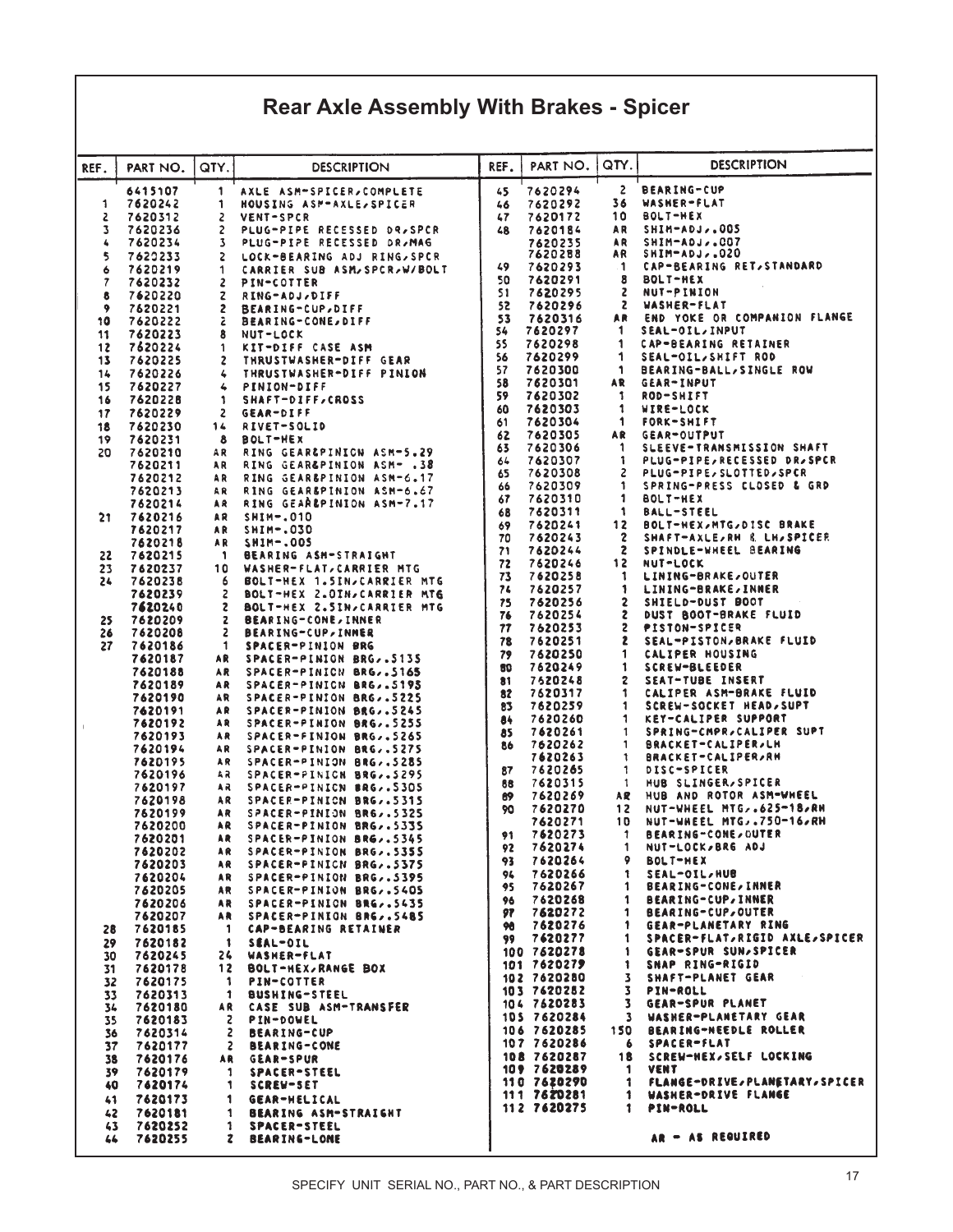<span id="page-17-0"></span>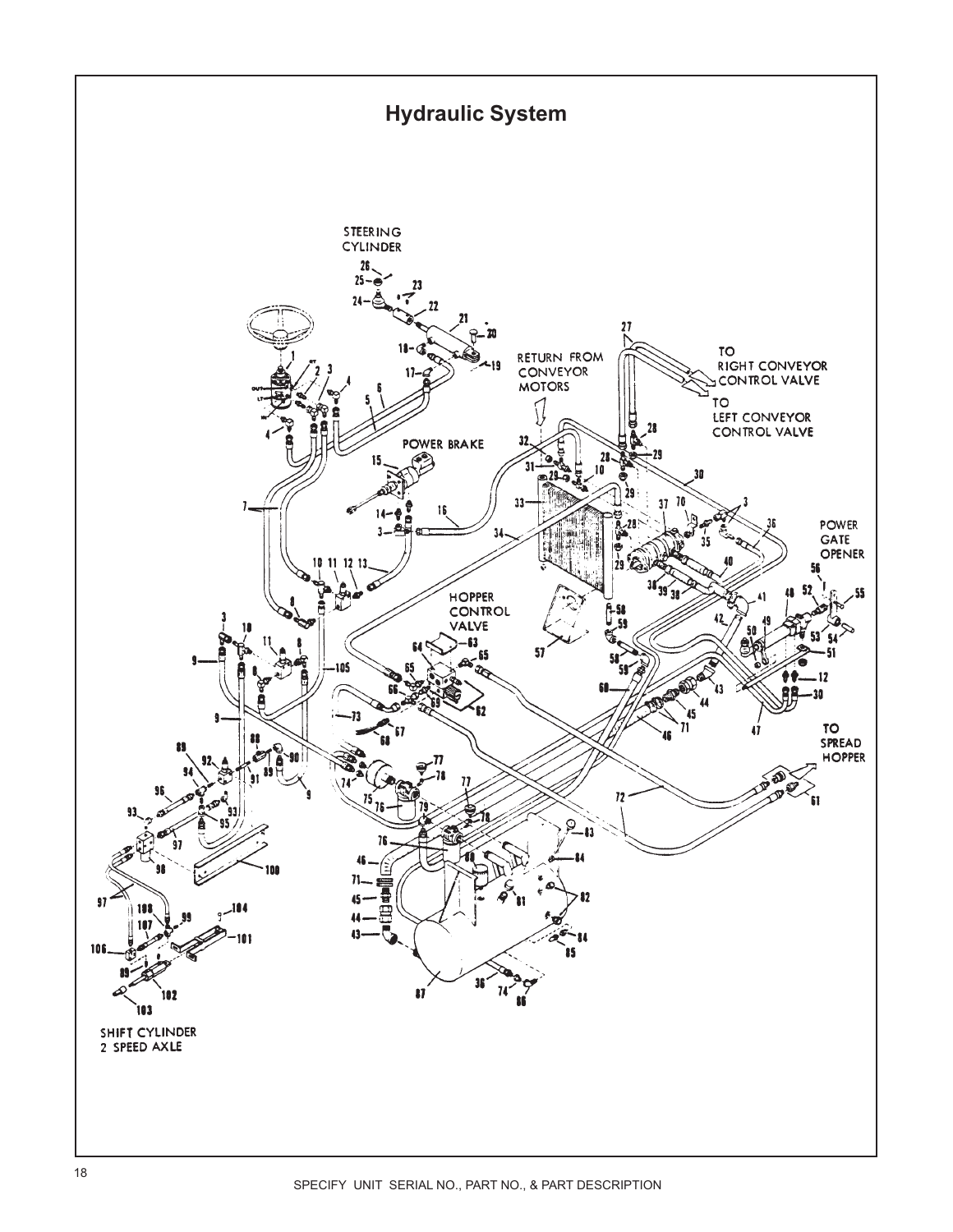## **Hydraulic System**

| REF.       | PART NO.           | QTY.         | DESCRIPTION                                                   | REF.     | PART NO.                   | QTY.   | <b>DESCRIPTION</b>                                           |
|------------|--------------------|--------------|---------------------------------------------------------------|----------|----------------------------|--------|--------------------------------------------------------------|
|            |                    |              |                                                               |          |                            |        |                                                              |
| 1          | 6601698            | 1.           | VALVE-STEERING CONTROL                                        | 72       | 6601204                    | 2      | HOSE-PRESS, HPR VLV TO COUPLING                              |
| S.         | 6601143            | 2            | ADAPTER-HYDR, ST, O6MB-08MJ                                   | 73       | 6601844                    | 1      | HOSE $ASM=12x31,12FJX90-12MPX$                               |
| 3          | 9410281            | 5            | ELBOW-HYDR, 90, 08FJX-08MJ                                    | 74       | 0144034                    | 3      | BUSHING-PIPE, G.75XC.5ONPT, PN                               |
| 4          | 6601200            | 2            | ELBOW-HYDR, 90, 06MB-08MJ                                     | 75       | 3180473                    | 1      | MANIFOLD ASM-RETURN, HYDRAULIC                               |
| 5          | 6601202            | 1            | HOSE-PRESS, CONT TO CYL, 138IN                                | 76       | 6601571                    | 2      | FILTER-RETURN LINE,1.25NPT                                   |
| 6          | 6601201            | 1            | HOSE-PRESS, CONT TO CYL, 150IN                                |          | 7420219                    | 2      | REPLACEMENT ELEMENT                                          |
| 7          | 6601198            | 2            | HOSE-PRESS, RLF VLV TO STR CONT.                              | 77       | 7420183                    | 2      | INDICATOR-CONDITION, FILTER                                  |
| 8          | <b>9410977</b>     | 1            | ELBOW-HYDR.ADJ.90.08NBX-08MJ                                  | 78       | 0105422                    | 2      | ELBOW-PIPE, 90, ST, 0.12NPT, PM                              |
| 9<br>10    | 6601401<br>9411131 | 1<br>2       | HOSE-RTN, RLF TEE TO MANIFOLD                                 | 79<br>80 | 0108687<br>6601125         | 1<br>1 | ELBOW-PIPE, 90, ST, 1.00NPT, PN<br><b>BREATHER-RESERVOIR</b> |
| 11         | 6601118            | 1            | LH80-LH80-08MB-03NJ-08MJ<br><b>VALVE-RELIEF</b>               |          | 7430221                    | 1      | ELEMENT-REPL, BREATHER                                       |
| 12         | 9410203            | 3            | ADAPTER-HYDR, ST, C8MB-08MJ                                   | 81       | 0187373                    | 1      | CAP-PIPE,1.50 NPT,PN                                         |
| 13         | 6601703            | 1            | HOSE PRESS, PWR BRK TO RLF VLV                                | 82       | 6600224                    | 2      | SIGHT GAUGE                                                  |
| 14         | 6600903            | 2            | ADAPTER-HYDR, ST, 08MJ-10MB                                   | 83       | 6500039                    | 1      | THERMOMETER-2IN DIAL/9IN STEM                                |
| 15         | 6601117            | 1            | VALVE-POWER BRAKE, HYD BCOST                                  | 84       | 0144033                    | 2      | BUSHING-PIPE, 0.75XC.25NPT, PN                               |
| 16         | 6601198            | 1            | HOSE-PRESS, PUMP TO PWR BRAKE                                 | 85       | 6600237                    | 1      | SWITCH-THERNO                                                |
| 17         | 0137894            | 1            | ELBOW-PIPE,45,ST,0.50NPT                                      | 86<br>87 | 0140798<br>3180442         | 1<br>1 | ELBOW-PIPE,45ST,0.75NPT,PN<br>RESERVOIR ASM-HYDRAULIC OIL    |
| 18<br>19   | 0108686            | 1            | ELBOW-PIPE, 90, ST, 0. SONPT, PN                              | 88       | 6601822                    | 1      | NEEDLE VALVE                                                 |
| 20         | 0103386<br>3180336 | 1<br>1       | PIN-COTTER, 0.12X1.25, PN<br>PIN ASM-STEERING CYLINDER        | 89       | 0105405                    | 4      | NIPPLE-PIPE, 0.2SNPTXCL                                      |
| 21         | 6601699            | 1            | CYLINDER-HYD, 3X8, 1.00 THD ROD                               | 90       | 0429687                    | 1      | ELBOW-PIPE, G.25NPTX0.50                                     |
| 22         | 3180499            | 1            | BLOCK-MTG, PWR STEER CYL                                      | 91       | 0119290                    | 1      | <b>NIPPLE-PIPE</b>                                           |
| 23         | 6100154            | 2            | SCREW-SOCK, 0.38NCX0.75, CUPNYLK                              | .92      | 6601770                    | 1      | VALVE-PRESS REDUCING                                         |
| 24         | 3110024            | 1            | JOINT-TIE ROD BALL                                            | 93       | 0105423                    | 2      | ELBOW-PIPE, ST, 0.25NPT                                      |
| 25         | 0272336            | 1            | NUT-HEX, SLOT, THICK, O.88NF, PD                              | 94<br>95 | 0105417                    | 1      | TEE-PIPE, 0.25NPT                                            |
| 26<br>27   | 9421054            | 1            | PIN-COTTER, 0.12X2.50, PN                                     | 96       | 0122865<br>3180578         | 1<br>1 | COUPLING-PIPE, 0.25X0.50NPT<br>HOSE ASM-HYD 2SPD, SHORT      |
| 28         | 6601207<br>9411120 | 2<br>3       | HOSE-PRESS, PUMP TO SPEED CONT<br>TEE-HYDR,12MJ-12MJ-12MB     | 97       | 3180577                    | 3      | HOSE ASM-HYD 2SPD, LONG                                      |
| 29         | 9403374            | 4            | CAP-HYDRAULIC, 37DEG FL, 0.75                                 | 98       | 6601842                    | 1      | VALVE-2SPEED AXLE ACTUATING                                  |
| 30         | 6601702            | 1            | HOSE-PRESS, PUMP TO POWER GATE                                | 99       | 0219189                    | 1      | PLUG-PIPE, 0.25NPT                                           |
| 31         | 9410333            | 1            | TEE-HYDR, OBMJ-08FPX-08MJ                                     |          | 100 3180581                | 1      | PLATE-MOUNTING, HYD 2 SPD                                    |
| 32         | 9403372            | 1            | CAP-HYDRAULIC, 37DEG FL, 0.50                                 |          | 101 3111006<br>102 6601446 | 1<br>1 | BRACKET-SUPT, CYL.2 SPD, HYD<br>CYLINDER-HYD.                |
| 33<br>34   | 6601184<br>6601481 | 1<br>1       | COOLER-HYDRAULIC OIL                                          |          | 103 3111010                | 1      | CLEVIS ASM-CYL/HYD 2 SPD                                     |
| 35         | 9403255            | 1            | HOSE-PRESS, PUMP TO HOPPER VLV<br>ADAPTER-HYD, BHD, OSMJ-08MJ |          | 104 000401                 | 1      | RIVET-ROHD,.5X1.62,DRILLED                                   |
| 36         | 6601701            | 1            | HOSE-PRIORITY RELIEF TO RESVR                                 |          | 105 0601196                | 1      | HOSE ASM-08X24,08FJX-08FJX                                   |
| 37         | 6601570            | 1            | PUMP-4 SECT, HYD SYS CCW                                      |          | 106 6601828                | 1      | VALVE=CHECK= PILOT OPERATED                                  |
|            | 7420162            | AR           | KIT-REPAIR, HYD PUMP                                          |          | 107 3180577                | 1      | HOSE ASH-HYD 2 SPEED                                         |
| 38         | 6600906            | 4            | <b>CLAMP-HOSE</b>                                             |          | 108 0105419                | 1      | CROSS-PIPE. 0.25 NPT                                         |
| 39         | 3180565<br>3180376 | 2            | HOSE-SUCTION, MANIF TO PUMP, 12L                              |          |                            |        |                                                              |
| 40<br>41   | 0189777            | 1<br>1       | MANIFOLD ASM-PUMP SUCTION<br>ELBOW-PIPE, 90, 2.00NPT, PN      |          |                            |        |                                                              |
| 42         | 6200379            | 1            | PIPE-SCH40,2.00X22.00,TBE PN                                  |          |                            |        |                                                              |
| 43         | 0218220            | 2            | ELBOW-PIPE,45,ST,2.DONPT,PN                                   |          |                            |        |                                                              |
| 44         | 6600907            | 2            | ADAPTER-HYDR, ST, 32FP-32FPX                                  |          |                            |        |                                                              |
| 45         | 6100309            | $\mathbf{z}$ | ADAPTER-HYDR, ST, 32MP-32MP                                   |          |                            |        |                                                              |
| 46<br>47   | 6309244<br>6601400 | AR<br>-1     | HOSE-SUCTION, 2.0010 -PER FOOT                                |          |                            |        |                                                              |
| 48         | 6600989            | 1            | HOSE ASM-08X96,08FJX-08MPX<br>POWER UNIT-INTEGRAL, FRT HOPPER |          |                            |        |                                                              |
| 49         | 3190290            | 1            | TUBE ASM-GUIDE, REAR                                          |          |                            |        |                                                              |
| 50         | 3140288            | 1            | <b>BUSHING-GATE BAR</b>                                       |          |                            |        |                                                              |
| 51.        | 3190287            | 1            | ROD ASN-CONTROL                                               |          |                            |        |                                                              |
| 52         | 3190281            | $\mathbf{1}$ | CONNECTOR-CYL, CONTROL END                                    |          |                            |        |                                                              |
| 53         | 3190285            | 1            | ARM ASM-PIVOT, FRONT MOUNT                                    |          |                            |        |                                                              |
| 54.<br>55. | 3180544            | Т.           | SHAFT-PIVOT, HPR CONT CYL                                     |          |                            |        |                                                              |
| 56.        | 3190371<br>0137204 | 1<br>1       | PIN-PIVOT, HPR CONT CYLINDER<br>PIN-COTTER, 0.21X1.CO, PN     |          |                            |        |                                                              |
| 57.        | 3170179            | 1            | BRACKET-HYD PUMP MOUNTING                                     |          |                            |        |                                                              |
| 58         | 0190362            | 2            | NIPPLE-PIPE,1.00NPTX6.50, PN                                  |          |                            |        |                                                              |
| 59         | 0119100            | 2.           | ELBOW-PIPE, 90, 1.00NPT, PN                                   |          |                            |        |                                                              |
| 60         | 6601218            | 1            | HOSE-COOLER TO RESERVOIR                                      |          |                            |        |                                                              |
| 61         | 6600363            | 1            | COUPLING-PUSH/PULL                                            |          |                            |        |                                                              |
| 62<br>63   | 3180574<br>3180573 | 1<br>1       | VALVE ASM-ELEC, SPREAD ROLL                                   |          |                            |        |                                                              |
| 64.        | 6601552            | 1            | PLATE-GATE OP.<br><b>VALVE-YUKEN</b>                          |          |                            |        |                                                              |
| 65         | 9410979            | 1            | ELBOW-HYDR, 90                                                |          |                            |        |                                                              |
| 66.        | 9410335            | 1            | TEE-HYDR,12MJ-12FJX-12MJ                                      |          |                            |        |                                                              |
| 67         | 6701472            | 1            | CORD GRIP,M,O                                                 |          |                            |        |                                                              |
| 68         | 3160343            | 1            | <b>HARNESS ASM</b>                                            |          |                            |        | AR = AS REQUIRED                                             |
| 69<br>70   | 9410205            | $\mathbf{z}$ | ADAPTER-HYDR, ST, 12MB-12MJ                                   |          |                            |        |                                                              |
| 71         | 3170180<br>6600906 | 1<br>4       | SUPPORT-PUMP BRACKET                                          |          |                            |        |                                                              |
|            |                    |              | CLAMP-HOSE, WORM DR 1.8X2.75                                  |          |                            |        |                                                              |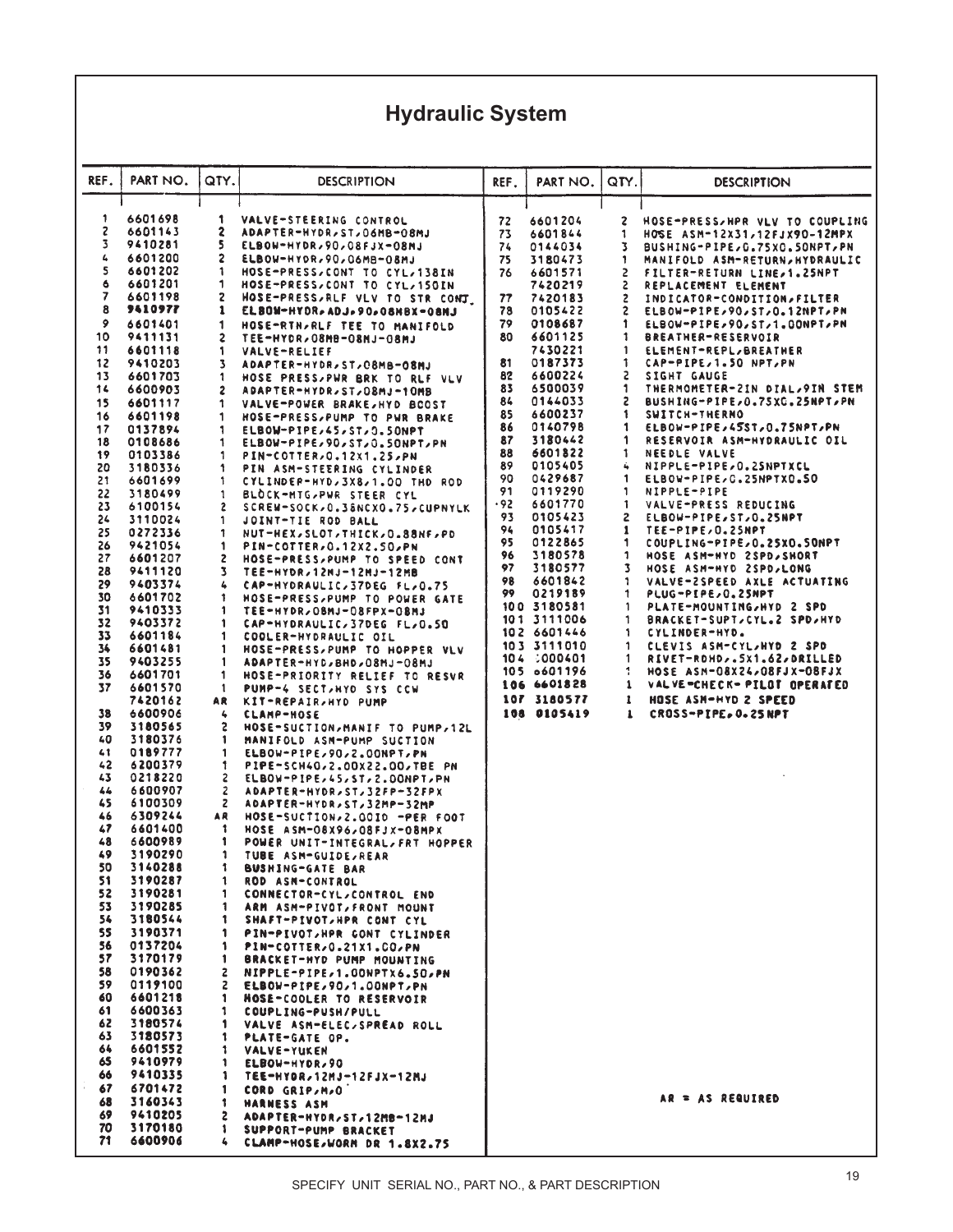<span id="page-19-0"></span>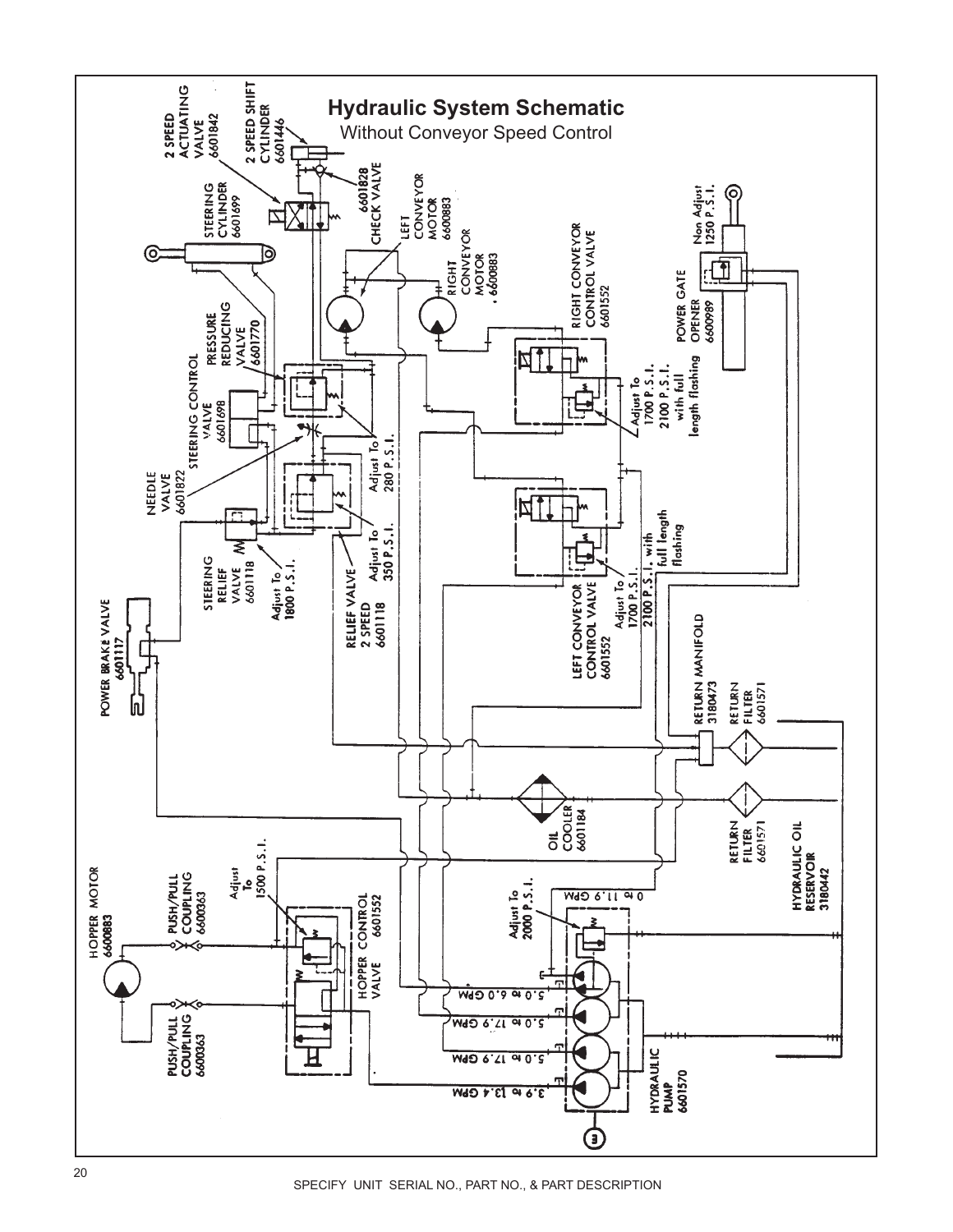